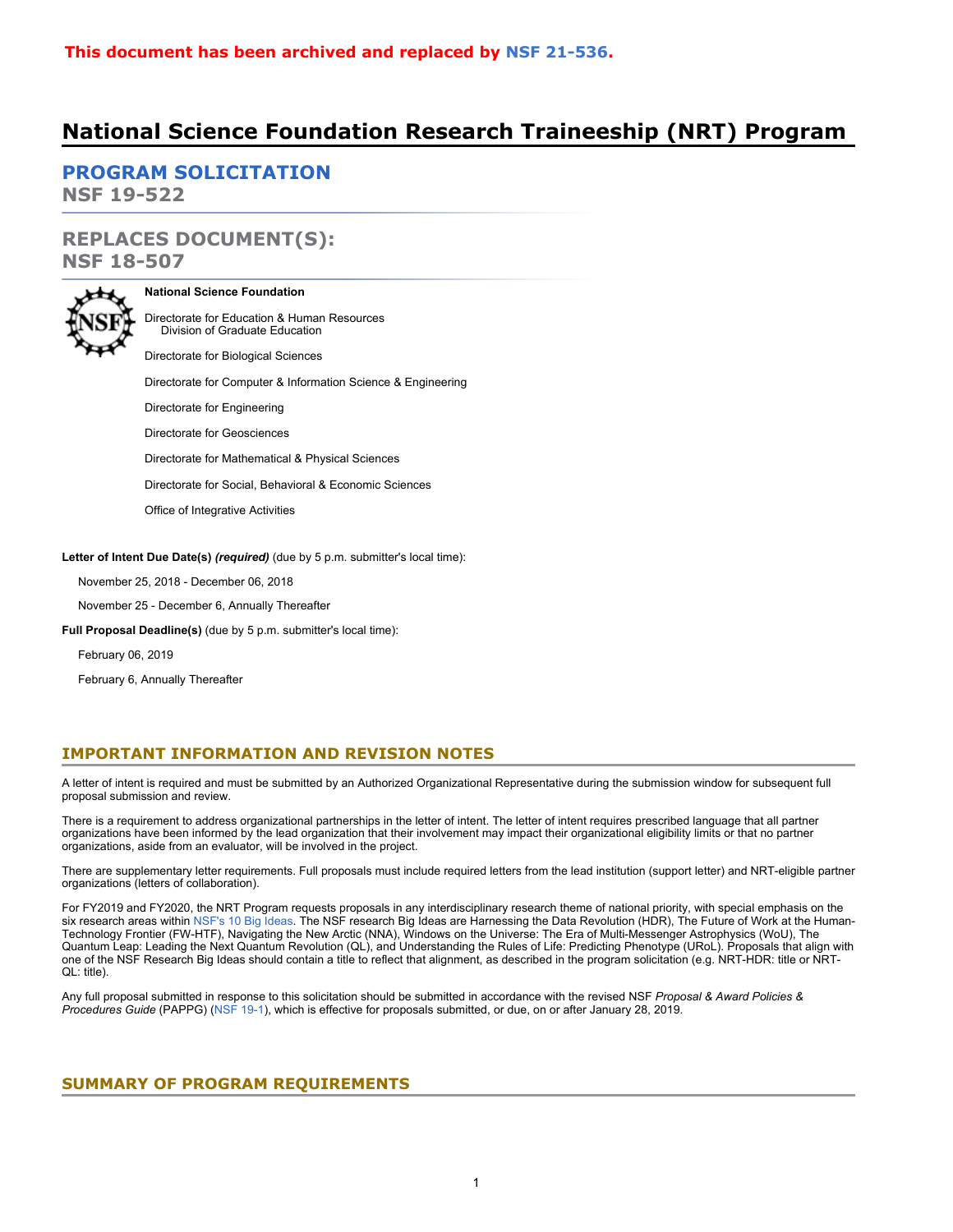## **General Information**

### **Program Title:**

National Science Foundation Research Traineeship (NRT) Program

#### **Synopsis of Program:**

The NSF Research Traineeship (NRT) program is designed to encourage the development and implementation of bold, new, and potentially transformative models for science, technology, engineering and mathematics (STEM) graduate education training. The NRT program seeks proposals that explore ways for graduate students in research-based master's and doctoral degree programs to develop the skills, knowledge, and competencies needed to pursue a range of STEM careers.

The program is dedicated to effective training of STEM graduate students in high priority interdisciplinary or convergent research areas, through the use of a comprehensive traineeship model that is innovative, evidence-based, and aligned with changing workforce and research needs. Proposals are requested in any interdisciplinary or [convergent](https://www.nsf.gov/od/oia/convergence/index.jsp) research theme of national priority, with special emphasis on the research areas in [NSF's 10 Big Ideas.](https://www.nsf.gov/news/special_reports/big_ideas/) The NSF research Big Ideas are Harnessing the Data Revolution (HDR), The Future of Work at the Human-Technology Frontier (FW-HTF), Navigating the New Arctic (NNA), Windows on the Universe: The Era of Multi-Messenger Astrophysics (WoU), The Quantum Leap: Leading the Next Quantum Revolution (QL), and Understanding the Rules of Life: Predicting Phenotype (URoL).

The NRT program addresses workforce development, emphasizing broad participation, and institutional capacity building needs in graduate education. Strategic collaborations with the private sector, non-governmental organizations (NGOs), government agencies, national laboratories, field stations, teaching and learning centers, informal science centers, and academic partners are encouraged. NRT especially welcomes proposals that will pair well with the efforts of NSF Inclusion across the Nation of Communities of Learners of Underrepresented Discoverers in Engineering and Science (INCLUDES) to develop STEM talent from all sectors and groups in our society ([https://www.nsf.gov/news/special\\_reports/nsfincludes/index.jsp\)](https://www.nsf.gov/news/special_reports/nsfincludes/index.jsp). Collaborations are encouraged between NRT proposals and existing NSF INCLUDES projects, provided the collaboration strengthens both projects.

### **Cognizant Program Officer(s):**

*Please note that the following information is current at the time of publishing. See program website for any updates to the points of contact.*

- John Weishampel, telephone: (703) 292-2162, email: [jweisham@nsf.gov](mailto:jweisham@nsf.gov)
- Daniel Denecke, telephone: (703) 292-8072, email: [ddenecke@nsf.gov](mailto:ddenecke@nsf.gov)
- Vinod K. Lohani, telephone: (703) 292-2330, email: [vlohani@nsf.gov](mailto:vlohani@nsf.gov)

### **Applicable Catalog of Federal Domestic Assistance (CFDA) Number(s):**

- $\bullet$  47.041 --- Engineering
- 47.049 --- Mathematical and Physical Sciences
- 47.050 --- Geosciences
- 47.070 --- Computer and Information Science and Engineering
- 47.074 --- Biological Sciences
- 47.075 --- Social Behavioral and Economic Sciences
- 47.076 --- Education and Human Resources
- 47.079 --- Office of International Science and Engineering
- 47.083 --- Office of Integrative Activities (OIA)

### **Award Information**

**Anticipated Type of Award:** Standard Grant

### **Estimated Number of Awards:** 14 to 15

Funding amounts depend upon availability of funds.

**Anticipated Funding Amount:** \$45,000,000

NRT Awards (14-15 anticipated each year) are expected to be up to five (5) years in duration with a total budget up to \$3,000,000.

### **Eligibility Information**

### **Who May Submit Proposals:**

Proposals may only be submitted by the following:

• Institutions of Higher Education (IHEs) accredited in, and having a campus located in the US, acting on behalf of their faculty members and that award a research-based master's degree and/or a doctoral degree in a STEM discipline supported by the National Science Foundation.

### **Who May Serve as PI:**

The PI must be on the faculty of the submitting institution.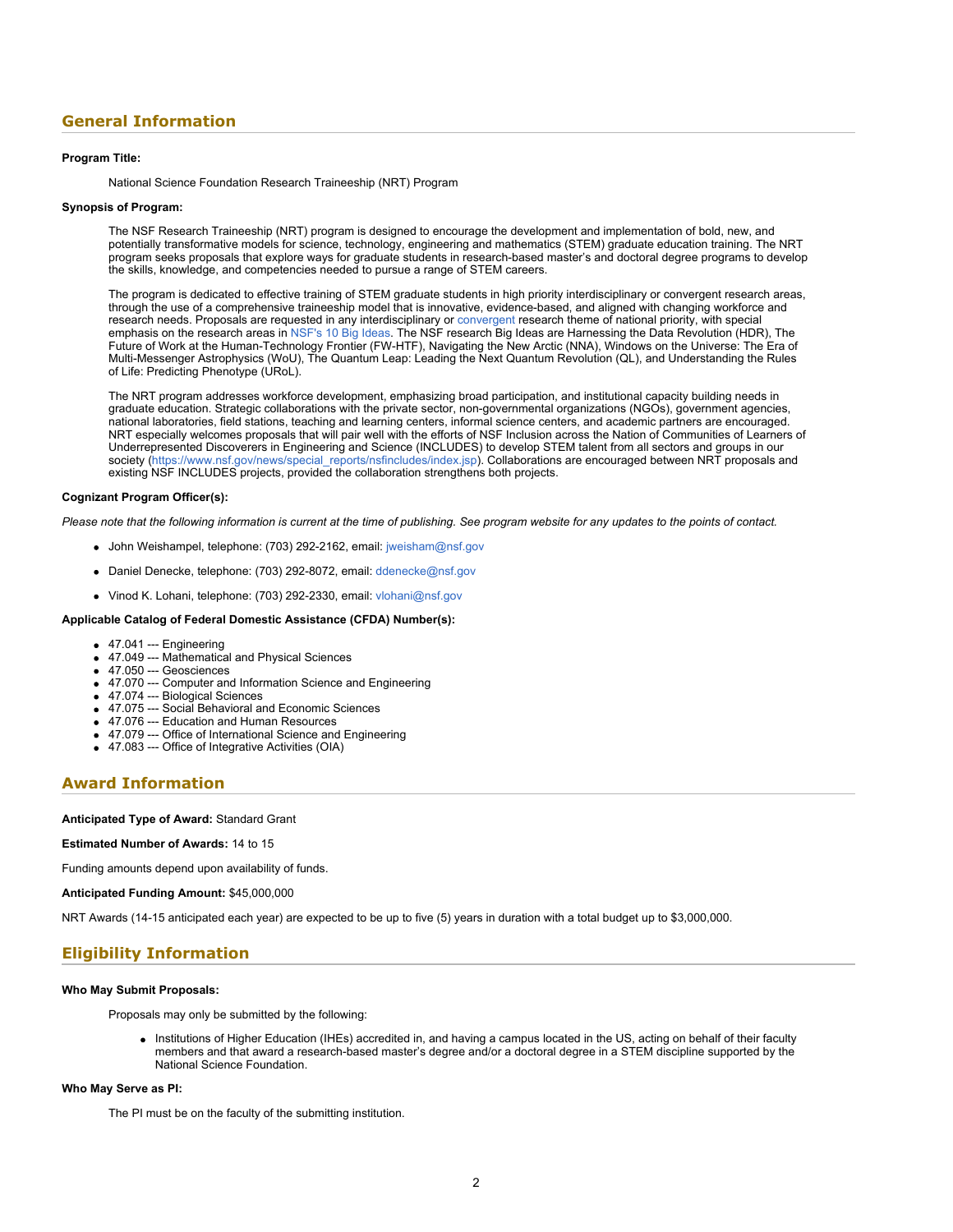#### **Limit on Number of Proposals per Organization:** 2

An eligible organization may participate in two proposals per competition. **Participation includes serving as a lead organization, non-lead organization, or subawardee on any proposal.** Organizations participating solely as evaluators on projects are excluded from this limitation. Proposals that exceed the organizational eligibility limit (beyond the first two submissions based on timestamp) will be returned without review regardless of the organization's role (lead organization, non-lead collaborative, or subawardee) in the returned proposal. Only US IHEs are eligible to submit as a lead or non-lead organization.

#### **Limit on Number of Proposals per PI or Co-PI:** 1

An individual may serve as Lead Principal Investigator (PI) or co-PI on only one proposal submitted to the NRT program per annual competition. Proposals that exceed the PI/co-PI eligibility limit (beyond the first submission based on timestamp), will be returned without review regardless of the individual's role (PI or co-PI) in the returned proposal.

## **Proposal Preparation and Submission Instructions**

### **A. Proposal Preparation Instructions**

- **Letters of Intent:** Submission of Letters of Intent is required. Please see the full text of this solicitation for further information.
- **Preliminary Proposal Submission:** Not required
- **Full Proposals:**
	- Full Proposals submitted via FastLane: *NSF Proposal and Award Policies and Procedures Guide* (PAPPG) guidelines apply. The complete text of the PAPPG is available electronically on the NSF website at: [https://www.nsf.gov/publications/pub\\_summ.jsp?](https://www.nsf.gov/publications/pub_summ.jsp?ods_key=pappg) [ods\\_key=pappg.](https://www.nsf.gov/publications/pub_summ.jsp?ods_key=pappg)
	- Full Proposals submitted via Research.gov: *NSF Proposal and Award Policies and Procedures Guide* (PAPPG) guidelines apply. The complete text of the PAPPG is available electronically on the NSF website at: [https://www.nsf.gov/publications/pub\\_summ.jsp?](https://www.nsf.gov/publications/pub_summ.jsp?ods_key=pappg) [ods\\_key=pappg.](https://www.nsf.gov/publications/pub_summ.jsp?ods_key=pappg)
	- Full Proposals submitted via Grants.gov: *NSF Grants.gov Application Guide: A Guide for the Preparation and Submission of NSF Applications via Grants.gov* guidelines apply (Note: The *NSF Grants.gov Application Guide* is available on the Grants.gov website and on the NSF website at: [https://www.nsf.gov/publications/pub\\_summ.jsp?ods\\_key=grantsgovguide](https://www.nsf.gov/publications/pub_summ.jsp?ods_key=grantsgovguide)).

### **B. Budgetary Information**

**Cost Sharing Requirements:**

Inclusion of voluntary committed cost sharing is prohibited.

**Indirect Cost (F&A) Limitations:**

Not Applicable

**Other Budgetary Limitations:**

Not Applicable

### **C. Due Dates**

**Letter of Intent Due Date(s)** *(required)* (due by 5 p.m. submitter's local time):

November 25, 2018 - December 06, 2018

November 25 - December 6, Annually Thereafter

**Full Proposal Deadline(s)** (due by 5 p.m. submitter's local time):

February 06, 2019

February 6, Annually Thereafter

## **Proposal Review Information Criteria**

### **Merit Review Criteria:**

National Science Board approved criteria. Additional merit review criteria apply. Please see the full text of this solicitation for further information.

### **Award Administration Information**

### **Award Conditions:**

Standard NSF award conditions apply.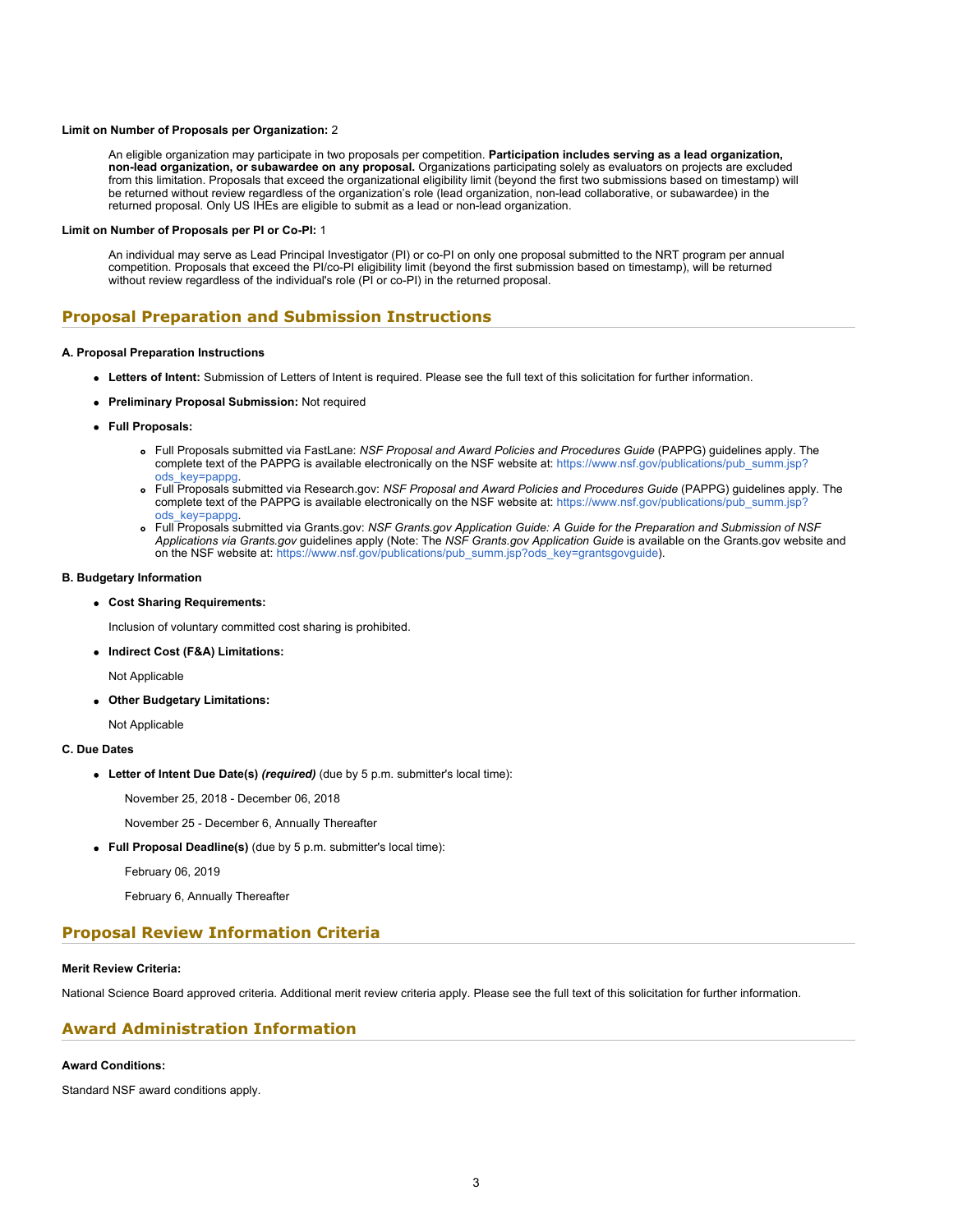### **Reporting Requirements:**

PIs will be required to submit annual and final project reports that differ from the standard reporting format contained in Research.gov. Instructions for preparing and submitting such reports will be provided to the PI.

### <span id="page-3-0"></span>**TABLE OF CONTENTS**

### **[Summary of Program Requirements](#page-0-0)**

- I. **[Introduction](#page-3-1)**
- II. **[Program Description](#page-3-2)**
- III. **[Award Information](#page-4-0)**
- IV. **[Eligibility Information](#page-4-1)**
- V. **[Proposal Preparation and Submission Instructions](#page-5-0)**
	- A. [Proposal Preparation Instructions](#page-5-0)
		- B. [Budgetary Information](#page-9-0)
			- C. [Due Dates](#page-9-1)
- D. [FastLane/Research.gov/Grants.gov Requirements](#page-9-2)
- VI. **[NSF Proposal Processing and Review Procedures](#page-10-0)**
	- A. [Merit Review Principles and Criteria](#page-10-1)
	- B. [Review and Selection Process](#page-11-0)
- VII. **[Award Administration Information](#page-12-0)**
	- A. [Notification of the Award](#page-12-1)
		- B. [Award Conditions](#page-12-2)
		- C. [Reporting Requirements](#page-12-3)
- VIII. **[Agency Contacts](#page-12-4)** IX. **[Other Information](#page-13-0)**
	-

## <span id="page-3-1"></span>**I. INTRODUCTION**

Science, technology, engineering, and mathematics (STEM) graduate education is poised to undergo a major transformation. There are multiple drivers for change including: (i) recent major national reports on the state of STEM graduate education<sup>[1]</sup>, (ii) the accelerating pace of science and engineering discoveries and technological innovations, (iii) national STEM workforce trends, (iv) the growing globalization of science and engineering, and (v) the potential to align graduate education practices and models with an increasing understanding of how people learn. In addition, there is increasing recognition that addressing the grand challenges in science and engineering requires interdisciplinary and [convergent](https://www.nsf.gov/od/oia/convergence/index.jsp) approaches, as well as broader professional training that is atypical for most graduate programs. These realities and the increasing calls for new approaches to STEM graduate education represent an extraordinary opportunity. Accordingly, this NRT solicitation encourages proposals to test, develop, and implement innovative and effective STEM graduate education models, promote interdisciplinary and broad professional training of graduate students, and foster fundamental research advances in support of national priorities.

<span id="page-3-3"></span>[1]*The Path Forward: The Future of Graduate Education, Commission on the Future of Graduate Education in the United States, 2010; Advancing Graduate Education in the Chemical Sciences, American Chemical Society, 2012; Biomedical Research Workforce Working Group Report, National Institutes of Health, 2012; Understanding PhD Career Pathways for Program Improvement, Council of Graduate Schools, 2014; Revisiting the STEM Workforce: A Companion to Science and Engineering Indicators 2014, National Science Board, 2015; Professional Development: Shaping Effective*

*Programs for STEM Graduate Students, Council of Graduate Schools, 2017; Graduate STEM Education for the 21st Century, The National Academies of Sciences, Engineering and Medicine, 2018.*

### <span id="page-3-2"></span>**II. PROGRAM DESCRIPTION**

#### **A. Focus and Goals**

The NRT Program is dedicated to supporting highly effective training of STEM graduate students in high priority interdisciplinary or convergent research areas through the use of comprehensive traineeship models that are innovative, evidence-based, and aligned with changing workforce and research needs.

Goals of the program are to:

- Catalyze and advance cutting-edge interdisciplinary or [convergent](https://www.nsf.gov/od/oia/convergence/index.jsp) research in high priority areas,
- Increase the capacity of U.S. graduate programs to produce diverse cohorts of interdisciplinary STEM professionals with technical and transferable professional skills for a range of research and research-related careers within and outside academia, and
- Develop innovative approaches and knowledge that will promote transformative improvements in graduate education.

Creation of sustainable programmatic capacity at institutions is an expected outcome. Proposals should describe mechanisms to institutionalize effective training elements after award expiration.

### **B. NRT Traineeship and Trainees**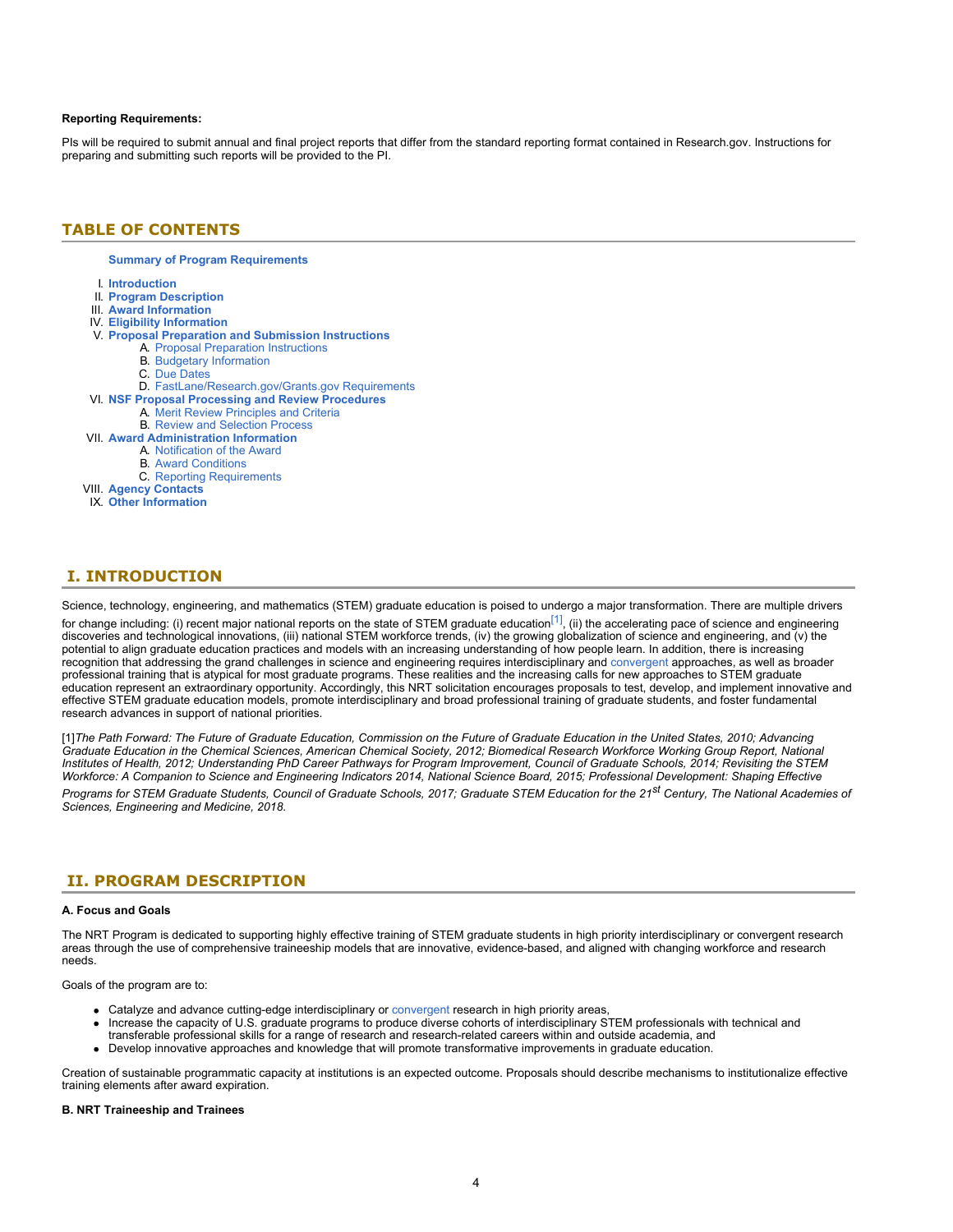An NRT traineeship is dedicated to the comprehensive development of graduate students as versatile STEM professionals for a range of research and research-related careers within and outside academia. Proposals, accordingly, should focus on and demonstrate strong commitment to technical and professional training of STEM graduate students that emphasizes research training and extends well beyond it. In addition to research training, NRT projects are expected to develop trainees' technical skills broadly, including facility and/or familiarity with the techniques, languages, and cultures of fields integral to the interdisciplinary or [convergent](https://www.nsf.gov/od/oia/convergence/index.jsp) research theme; foster the development of transferable professional skills; and provide trainees with mentoring and vocational counseling from professionals who have the backgrounds, experience, and skills to advise trainees on how to prepare for a variety of STEM career pathways.

NRT is intended to benefit a population of STEM graduate students larger than those who receive an NRT stipend. An NRT trainee is thus defined as a STEM graduate student, irrespective of funding source, who is accepted into an institution's NRT program and completes the required NRT elements (e.g., courses, workshops, projects, and other training activities specific to the NRT experience) set by the program. To further maximize the number of students benefiting from NRT activities, proposers are expected to make available (within the capacity and budget limitations of the award) NRT program elements to other STEM graduate students who are not NRT trainees.

NRT trainees must be master's and/or doctoral STEM students in a research-based degree program that requires a thesis or dissertation. If an NRT proposal from an institution includes both master's and doctoral students, the proposal should identify any differences in NRT program requirements, as well as mechanisms to foster the development of a collective NRT graduate student community. NRT stipends and support for customary costs of education (tuition and required fees) are limited to U.S. citizens, nationals and permanent residents. However, international students can participate as non-stipend-supported NRT trainees or as non-trainees.

### **C. Key Features of NRT Projects**

NRT projects utilize comprehensive approaches to graduate training and are expected to address several key features central to the NRT Program.

- Development of innovative and potentially transformative approaches to STEM graduate education, informed by evidence;
- Extension of NRT program elements to non-NRT-funded trainees and to non-trainees to benefit a larger population of STEM graduate students across an institution;
- Dissemination of outcomes and gained insights from NRT training approaches;
- Facilitation and advancement of novel, potentially transformative interdisciplinary or [convergent](https://www.nsf.gov/od/oia/convergence/index.jsp) research in areas of high priority to the nation; Comprehensive training of STEM graduate students, including the development of technical and professional skills for both research and research-related careers within and outside academia;
- Incorporation of evidence-based strategies to broaden participation of students from diverse backgrounds; and
- Implementation of robust formative assessment that is central to the traineeship and routinely informs and improves practice.

#### **D. Priority Research Areas**

The NRT Program requests proposals in any interdisciplinary or [convergent](https://www.nsf.gov/od/oia/convergence/index.jsp) research theme of national priority, while highlighting specific priority research areas that change periodically. For FY2019 and FY2020, the high priority research areas are the six research areas in [NSF's 10 Big Ideas.](https://www.nsf.gov/news/special_reports/big_ideas/) The NSF research Big Ideas are Harnessing the Data Revolution (HDR), The Future of Work at the Human-Technology Frontier (FW-HTF), Navigating the New Arctic (NNA), Windows on the Universe: The Era of Multi-Messenger Astrophysics (WoU), The Quantum Leap: Leading the Next Quantum Revolution (QL), and Understanding the Rules of Life: Predicting Phenotype (URoL).

An interdisciplinary or convergent research theme in an area other than the six research areas in [NSF's 10 Big Ideas](https://www.nsf.gov/news/special_reports/big_ideas/) should align with NSF or other national STEM research priority areas and have high potential for development of novel, innovative practices in graduate education. Proposers should describe the importance of the NRT project's thematic focus to the nation and the particular need to train students for a variety of careers in that thematic area, whether within or outside academia.

Regardless of the research area, proposals must clearly describe an overarching interdisciplinary or convergent research focus and outline how the research theme will foster high-return, interdisciplinary synergies. Proposals should also describe how the training and research elements will be integrated and justify the need for bold and innovative approaches to train graduate students in the thematic area. In keeping with the broader goals of the NRT program, proposals should demonstrate significant impact on the design and testing of new curricula and career-focused training approaches specific to the priority research area. Proposals should also discuss the project's potential to have impact beyond the institution, including the possible broad adoption of approaches, curricula, and instructional material within the relevant disciplines.

### <span id="page-4-0"></span>**III. AWARD INFORMATION**

NRT Awards (14-15 anticipated each year) are expected to be up to five (5) years in duration with a total budget up to \$3,000,000. Funding amounts depend upon availability of funds.

### <span id="page-4-1"></span>**IV. ELIGIBILITY INFORMATION**

### **Who May Submit Proposals:**

Proposals may only be submitted by the following:

• Institutions of Higher Education (IHEs) accredited in, and having a campus located in the US, acting on behalf of their faculty members and that award a research-based master's degree and/or a doctoral degree in a STEM discipline supported by the National Science Foundation.

**Who May Serve as PI:**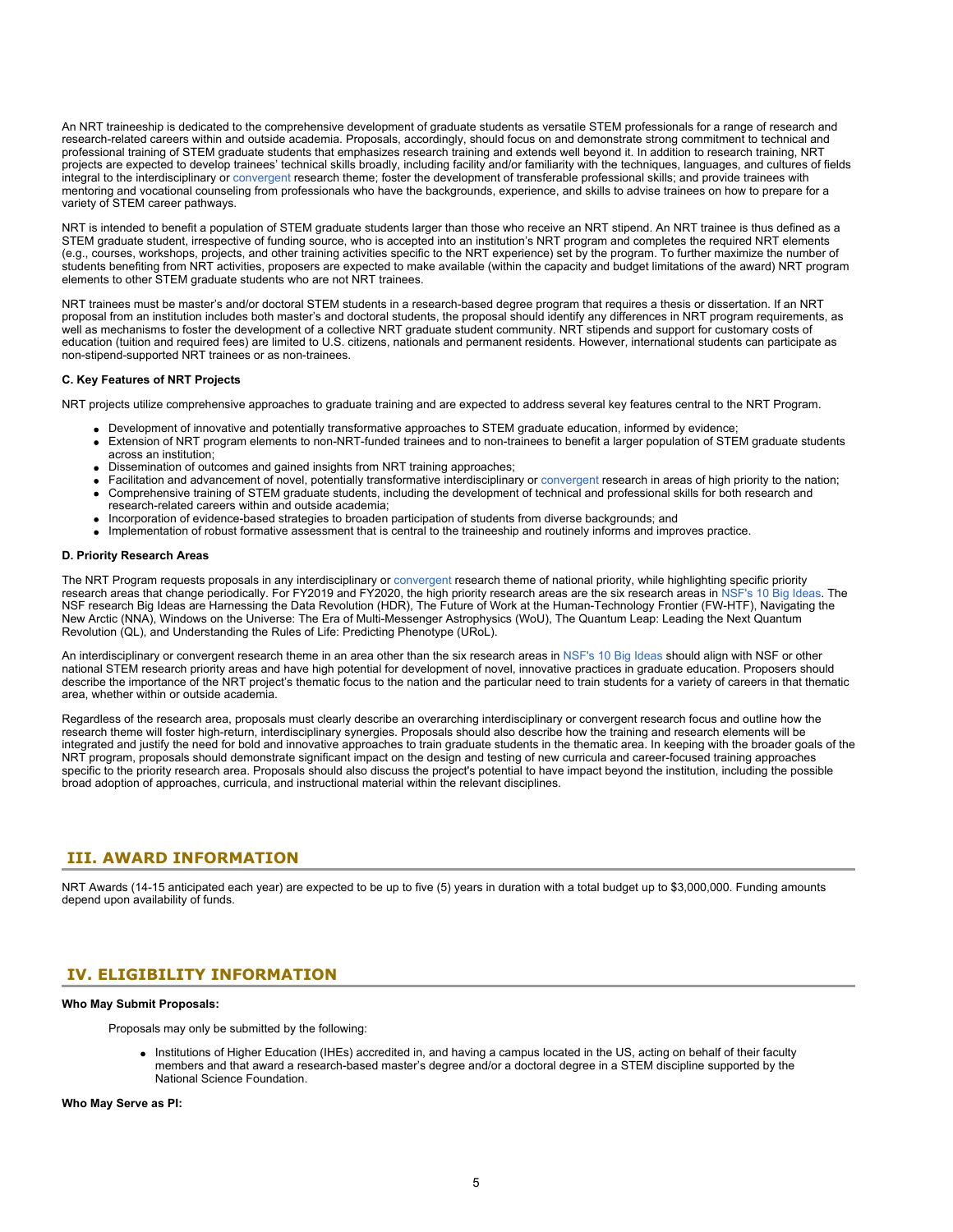The PI must be on the faculty of the submitting institution.

### **Limit on Number of Proposals per Organization:** 2

An eligible organization may participate in two proposals per competition. **Participation includes serving as a lead organization, non-lead organization, or subawardee on any proposal.** Organizations participating solely as evaluators on projects are excluded from this limitation. Proposals that exceed the organizational eligibility limit (beyond the first two submissions based on timestamp) will be returned without review regardless of the organization's role (lead organization, non-lead collaborative, or subawardee) in the returned proposal. Only US IHEs are eligible to submit as a lead or non-lead organization.

### **Limit on Number of Proposals per PI or Co-PI:** 1

An individual may serve as Lead Principal Investigator (PI) or co-PI on only one proposal submitted to the NRT program per annual competition. Proposals that exceed the PI/co-PI eligibility limit (beyond the first submission based on timestamp), will be returned without review regardless of the individual's role (PI or co-PI) in the returned proposal.

## <span id="page-5-0"></span>**V. PROPOSAL PREPARATION AND SUBMISSION INSTRUCTIONS**

## **A. Proposal Preparation Instructions**

### **Letters of Intent** *(required)*:

A compliant Letter of Intent (LOI) submitted by the **lead institution** only is required for proposal submission. **Limits on the number of proposals** submitted per institution and per PI/co-PI also apply to the LOI (see Section IV). LOIs are used to gauge review requirements. No feedback is provided to submitters based on the LOI. The LOI should specify the project (in the project synopsis), project title and PI. Submission of a full proposal is contingent upon a compliant LOI being submitted by the deadline.

Submit a one-page LOI through FastLane during the open submission window with the following information:

- The name and departmental affiliation of the Principal Investigator (PI).
- The name(s) and departmental affiliation(s) of the co-PI(s) and others composing the Core Participants (maximum 10).
- The names(s) of any other (non-lead) participating institutions or organizations. If the sole contribution of the partner is evaluation, then designate as "*Evaluation: institutional or organizational name*"; evaluators are exempt from organizational eligibility limits (see section IV). If there are partnering organizations, then the LOI MUST include the appropriate mandatory statement at the end of the project synopsis (see Project Synopsis below).
- Project Title: Proposals that align with one of the six NSF research Big Ideas should contain a title to reflect that alignment (e.g. NRT-HDR: title or NRT-QL: title); see section II.D of this solicitation for appropriate priority area abbreviations. Titles for projects addressing another interdisciplinary theme of national importance must begin with "NRT:". Any separately submitted collaborative proposal should begin with "Collaborative Research:". For example, a collaborative proposal in HDR would have a title beginning "Collaborative Research: NRT-HDR:".
- Project Synopsis (up to 2500 text characters including required organizational statement): Provide a brief summary of the vision and goals of the proposed training program, including a brief description of the interdisciplinary or [convergent](https://www.nsf.gov/od/oia/convergence/index.jsp) research theme, the main training elements, the integration of the research and training, and the need for the program. Add the appropriate **required partner organization statement** at the end of the project synopsis. If the project has a partner organization that is not solely an evaluator, then the following text must appear at the end of the project synopsis: "*The participating organizations have agreed to partner on this NRT project. The NRT-eligible organizations have been informed by the lead organization that serving as a non-lead organization or subawardee on a proposal where the organization appears in the budget will count toward their organizational eligibility limit of two NRT proposals per annual competition."* NRT-eligible organizations are IHEs, accredited in and having a campus located in the US, that award a research-based master's degree and/or a doctoral degree in a STEM discipline supported by the National Science Foundation. If the project has no NRT-eligible partner organizations or if the only NRT-eligible organization solely has an evaluation role (and has been designated as such), then the following text is required at the end of the project synopsis: "*There are no NRT-eligible organizations partnering on this project outside of an evaluation role."*
- Target Disciplines: List up to 5 primary disciplinary areas contributing to the research focus.

#### **Letter of Intent Preparation Instructions:**

When submitting a Letter of Intent through FastLane in response to this Program Solicitation please note the conditions outlined below:

- Submission by an Authorized Organizational Representative (AOR) is required when submitting a Letter of Intent
- A Minimum of 0 and Maximum of 20 Other Participating Organizations are allowed
- A required statement concerning partner organizations and eligibility limits must be included in the program synopsis; see the instructions above for the appropriate text. Sponsored Projects Office (SPO) submission is taken as a certification that partner organizations have been notified and agreed to participate.
- Name and departmental affiliation of core participants (up to 10 including co-PIs) is required when submitting an LOI
- Include an appropriately formatted title that begins with the correct program prefix (e.g. NRT-FW-HTF:, NRT:, Collaborative Research: NRT-HDR:)
- Target disciplines that contribute to the research focus are required when submitting an LOI
- Submission of multiple LOIs for a single project is not allowed and each LOI is specific to the project, project title and PI.

### **Letter of Intent Preparation Instructions**:

When submitting a Letter of Intent through FastLane in response to this Program Solicitation please note the conditions outlined below:

- Submission by an Authorized Organizational Representative (AOR) is required when submitting Letters of Intent.
- A Minimum of 0 and Maximum of 20 Other Participating Organizations are permitted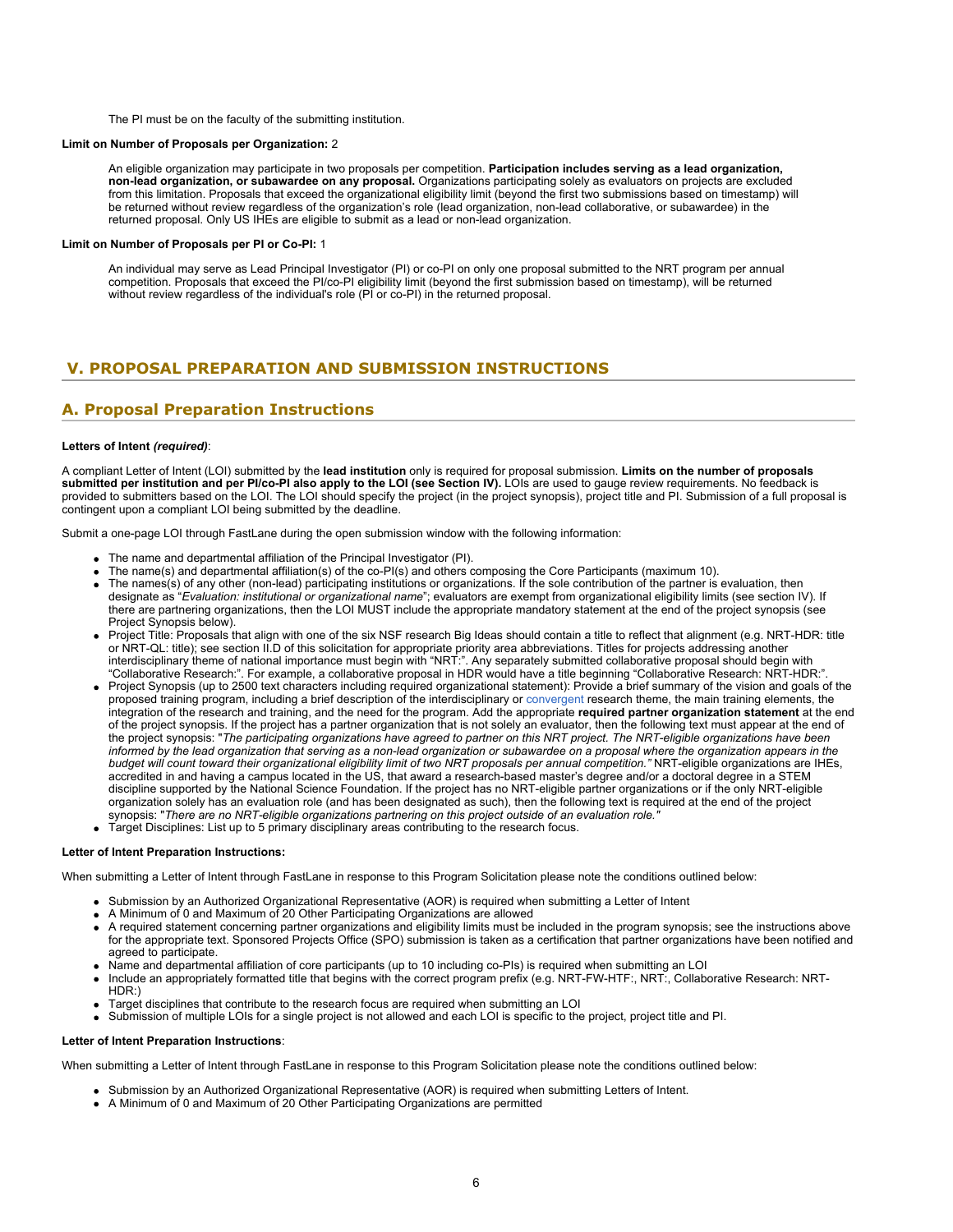Names of Core Participants and Affiliations (up to 10 including co-PIs) is required when submitting Letters of Intent

- Target Disciplines (list up to 5 areas contributing to research focus) is required when submitting Letters of Intent
- Submission of multiple Letters of Intent is not permitted

**Full Proposal Preparation Instructions**: Proposers may opt to submit proposals in response to this Program Solicitation via FastLane, Research.gov, or Grants.gov.

- Full proposals submitted via FastLane: Proposals submitted in response to this program solicitation should be prepared and submitted in accordance with the general guidelines contained in the *NSF Proposal & Award Policies & Procedures Guide* (PAPPG). The complete text of the PAPPG is available electronically on the NSF website at: [https://www.nsf.gov/publications/pub\\_summ.jsp?ods\\_key=pappg](https://www.nsf.gov/publications/pub_summ.jsp?ods_key=pappg). Paper copies of the PAPPG may be obtained from the NSF Publications Clearinghouse, telephone (703) 292-8134 or by e-mail from [nsfpubs@nsf.gov](mailto:nsfpubs@nsf.gov). Proposers are reminded to identify this program solicitation number in the program solicitation block on the NSF Cover Sheet For Proposal to the National Science Foundation. Compliance with this requirement is critical to determining the relevant proposal processing guidelines. Failure to submit this information may delay processing.
- Full Proposals submitted via Research.gov: Proposals submitted in response to this program solicitation should be prepared and submitted in accordance with the general guidelines contained in the *NSF Proposal and Award Policies and Procedures Guide* (PAPPG). The complete text of the PAPPG is available electronically on the NSF website at: [https://www.nsf.gov/publications/pub\\_summ.jsp?ods\\_key=pappg](https://www.nsf.gov/publications/pub_summ.jsp?ods_key=pappg). Paper copies of the PAPPG may be obtained from the NSF Publications Clearinghouse, telephone (703) 292-8134 or by e-mail from [nsfpubs@nsf.gov](mailto:nsfpubs@nsf.gov). The Prepare New Proposal setup will prompt you for the program solicitation number.
- Full proposals submitted via Grants.gov: Proposals submitted in response to this program solicitation via Grants.gov should be prepared and submitted in accordance with the *NSF Grants.gov Application Guide: A Guide for the Preparation and Submission of NSF Applications via Grants.gov*. The complete text of the *NSF Grants.gov Application Guide* is available on the Grants.gov website and on the NSF website at: [\(https://www.nsf.gov/publications/pub\\_summ.jsp?ods\\_key=grantsgovguide](https://www.nsf.gov/publications/pub_summ.jsp?ods_key=grantsgovguide)). To obtain copies of the Application Guide and Application Forms Package, click on the Apply tab on the Grants.gov site, then click on the Apply Step 1: Download a Grant Application Package and Application Instructions link and enter the funding opportunity number, (the program solicitation number without the NSF prefix) and press the Download Package button. Paper copies of the Grants.gov Application Guide also may be obtained from the NSF Publications Clearinghouse, telephone (703) 292-8134 or by e-mail from [nsfpubs@nsf.gov](mailto:nsfpubs@nsf.gov).

In determining which method to utilize in the electronic preparation and submission of the proposal, please note the following:

Collaborative Proposals. All collaborative proposals submitted as separate submissions from multiple organizations must be submitted via FastLane or Research.gov. PAPPG Chapter II.D.3 provides additional information on collaborative proposals.

See PAPPG Chapter II.C.2 for guidance on the required sections of a full research proposal submitted to NSF. Please note that the proposal preparation instructions provided in this program solicitation may deviate from the PAPPG instructions.

### **FULL PROPOSAL CONTENT**

The full proposal must include only the documents described in Sections 1-11 below. The page limit for the Project Description is 20 pages. Proposals that are missing required sections and/or exceed the 20-page limit for the Project Description will be returned without review.

- 1. **Cover Sheet:** Provide a short informative title that begins with the appropriate prefix. For projects targeting a high priority area, use the following format: "NRT-priority area:" (e.g. NRT-FW-HTF:, NRT-URoL:, NRT-NNA:, NRT-QL:, NRT-HDR:, NRT:WoU:). Titles for projects addressing a theme outside of the high priority areas must begin with "NRT:". If international activities are proposed, whether or not they will be funded via the NRT award, the international cooperative activities box should be checked and the individual countries listed. For planning purposes, use September 1, 2019 (or 2020) as the award start date for proposals submitted to the FY2019 (or FY2020) competition.
- 2. **Project Summary** (1-page limit): Provide a summary description that addresses the research area and theme, the training plan, and the research-education integration. The project overview must include the expected number of NRT trainees who will receive an NRT stipend, the number of additional NRT trainees who will not receive an NRT stipend, and the grand total; also specify whether the program will serve master's students, doctoral students, or both. Each NSF merit review criterion (Intellectual Merit and Broader Impacts) must be addressed in a separate statement (see Chapter II.C.2.b of the PAPPG for additional instructions). The summary should be written in a manner that will be informative to STEM professionals working in the same or related fields, and understandable to a scientifically literate lay reader.
- 3. **Table of Contents:** A table of contents is automatically generated for the proposal by FastLane or Grants.gov and cannot be edited. 4. **Project Description** (20-page limit): The Project Description must contain only Sections 4a through 4j as described below, with the provided headings used in the order listed. The Project Description cannot exceed 20 pages, including tables and illustrations. The relative attention given in the proposal narrative to the research and training elements should reflect the principal goal of the NRT program: highly effective training of STEM graduate students in an interdisciplinary or [convergent](https://www.nsf.gov/od/oia/convergence/index.jsp) research area through a comprehensive traineeship approach that comprises elements that are innovative, evidence-based, and aligned with changing workforce and research needs. *Please note that a separate section labeled "Intellectual Merit", as specified in the PAPPG, is not required for proposals submitted to this solicitation.*

**4a. List of Core Participants**: Specify, in tabular form, up to 10 core participants, including the PI, co-PIs, other faculty and senior personnel, evaluator, and external collaborators. Provide name, project role, departmental and/or institutional/organizational affiliation, and discipline(s). The evaluator must be one of the 10 core participants. These core participants must be the same ones for whom Biographical Sketches and Current and Pending Support information are included later in the proposal.

**4b. Theme, Vision, and Goals:** Describe the overarching theme, vision, and goals of the proposed NRT with a focus on implementing new approaches to training STEM graduate students in the targeted high priority interdisciplinary or convergent (see [Convergence Research at NSF](https://www.nsf.gov/od/oia/convergence/index.jsp)) research area, through a comprehensive traineeship. Identify the potential of the NRT project to provide appreciable and meaningful added value to the current degree programs and methods of graduate training at the institution(s). Emphasize the graduate training needs in the project's thematic research field, both at the host institution(s) and nationally. In addition, describe the need for professionals with master's and/or doctoral degrees in the project's thematic research area. Articulate how the proposed NRT project will foster valuable interdisciplinary synergisms emerging from ongoing research activities and/or via NRT-funded initiatives. Describe how the proposed NRT complements and builds on other ongoing or prior institutional efforts to improve STEM graduate education. Proposers should describe how the NRT project would convey benefits to STEM graduate students beyond NRT trainees and how training innovations from the program will be communicated broadly beyond the institution. Address implications of the proposed NRT project for broadening participation.

**4c. Education and Training:** The NRT program focuses on creating innovations in STEM graduate education within a traineeship environment to prepare the scientists and engineers of the future. Describe the adopted traineeship model and its components, including the justification and rationale for their inclusion, and how they are integrated with NRT research activities. The approaches should be innovative, evidence-based,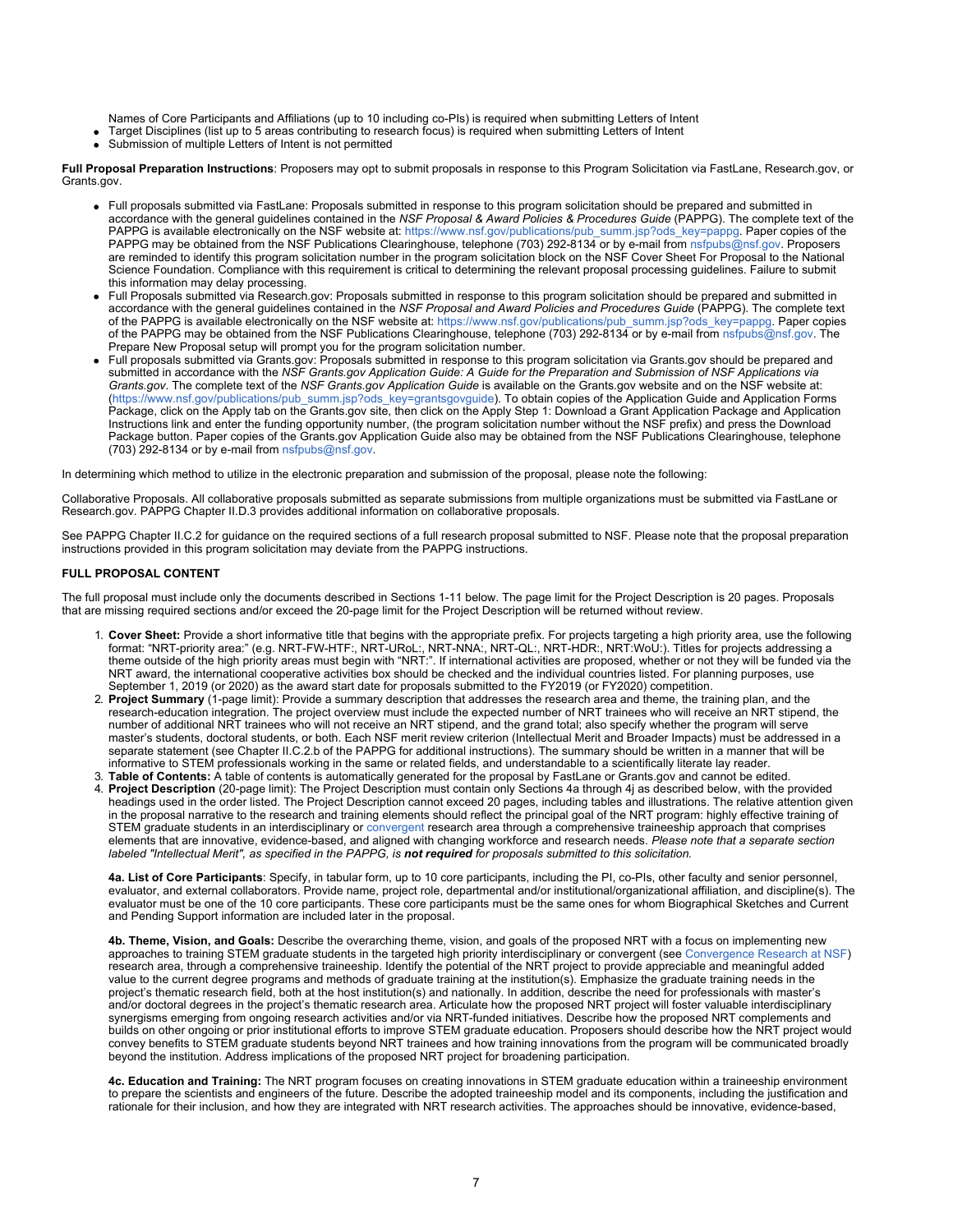aligned with changing workforce and research needs, transferable, and dedicated to developing versatile STEM professionals. Identify what is lacking in the current approaches to STEM graduate education institutionally and nationally and how the NRT will help meet those needs, both within the participating departments and across the institution(s). Projects should be aligned with institutional missions, as creation of sustainable programmatic capacity at an institution is an expected outcome.

The proposal should describe the STEM graduate population that will be served. Accordingly, the proposal should specify the anticipated numbers of NRT trainees supported with NRT stipends and those NRT trainees not supported with NRT stipends. An estimate of the number of other STEM graduate students expected to take one or more of the NRT project's elements should also be provided.

NRT training is expected to span the duration of a student's master's or doctoral program. Thus, proposals should include a timeline of logically phased, progressive training elements over the degree program(s). Training should be integrated with degree program requirements so that the anticipated time-to-degree is not extended.

Projects must articulate explicit approaches to provide trainees with training and vocational counseling for both research and research-related careers, within and outside academia; preparation and structured use of individual development plans for trainees is highly recommended. Projects must provide explicit, formal training in technical skills, communication skills, and other transferable professional skills (e.g., project management, leadership, ethics, teaching, entrepreneurship, teamwork, conflict resolution, mentorship, and outreach).

Improved communication skills are an expected outcome of the NRT program and communication training should include minimum competencies and rubrics for measuring proficiency and progress, and mechanisms for regular, structured feedback to trainees. The communication training should prepare trainees to identify and explain the potential benefits and broader impacts of their research discoveries to a range of stakeholders, including policy makers and the general public.

Collaborations with non-academic partners (e.g., industry, national/government laboratories, non-government organizations, government agencies, independent laboratories; and research, education, outreach, and informal science centers) are encouraged to promote the trainees' professional development. Internships and international experiences are encouraged if they provide marked added value, including authentic mentorship by hosts. If internships are included, proposers should describe pre-internship orientation for trainees and hosts, duration, and expected outcomes. The proposed NRT should foster development of a global perspective, through experiences abroad and/or activities at the home institution(s).

**4d. Major Research Efforts:** Describe the novel, potentially transformative research that the NRT will catalyze through interdisciplinary synergies emerging from currently funded activities at the institution(s) and/or via separate NRT-funded interdisciplinary or [convergent](https://www.nsf.gov/od/oia/convergence/index.jsp) initiatives. Explain the need for the proposed NRT research and how it would substantially advance, inform, and transform research beyond funded initiatives already underway at the institution(s). NRT funding should be used to complement rather than supplant other research funding.

**4e. Broader Impacts:** The Project Description must contain, as a separate section labeled 'Broader Impacts' within the narrative, a discussion of how both the training components and the major research efforts will contribute more broadly to the achievement of societally relevant outcomes. Such outcomes in the context of NRT include, but are not limited to: development of a diverse, globally competitive STEM workforce; full participation of women, persons with disabilities, and underrepresented minorities in STEM; improved STEM education and educator/faculty development; enhanced infrastructure for research and education; increased partnerships and collaborations (both domestic and international) between academia, industry, and others. Proposers should indicate how the project will impact the training of STEM graduate students beyond the disciplines and institutions described in the proposal, contribute to the development and adoption of evidence-based teaching and learning practices, and advance research on effective models for graduate education. For further information see Chapter II.C.2.d of the PAPPG.

**4f. Organization and Management:** Present the plans for the organization and management of the NRT project, including the responsibilities of key personnel and reporting lines. Describe how the leadership team will foster a sense of community among project participants (faculty, trainees, evaluator, staff, and collaborators) through activities and practices. The PI must possess the scientific, teaching, and mentoring expertise and the project management experience necessary to lead and administer the NRT. Projects should include an NRT Project Coordinator (75%-100% appointment) as a member of the management team. Proposers should identify formal mechanisms for recurring, substantive communication with administrators (e.g., department chairs, college deans, graduate school dean(s), and others) about the NRT's progress and any institutional barriers.

If a collaborative project is proposed, describe the role of the non-lead institution(s) and its (their) participating personnel, the organizational structure(s), and the mechanisms for project communication. A collaborative proposal should be submitted only if the partner institution(s) has (have) a significant role and substantially enhance(s) the training program. Collaborative projects involving trainees at more than a single lead institution should describe practices to ensure that trainees at the participating institution(s) are equal partners, with strong mentorship and comparable access to training activities.

**4g. Recruitment, Mentoring, and Retention:** Describe plans for recruitment, mentoring, and retention of trainees with a particular emphasis on broadening participation of groups underrepresented in STEM fields. Underrepresented groups include American Indians/Alaska natives, African Americans, Hispanics, Pacific Islanders (natives of Hawaii, Guam, Samoa), persons with disabilities, veterans, and/or females. Proposers must present a TABLE in the proposal with quantitative data showing the recruitment and retention outcomes of participating departments for the five years preceding the submission date, including time-to-degree completion. Comparisons with national-level data are strongly encouraged. The evidence base for the recruiting, mentoring, retention, and broadening participation strategies must be described. Proposers must explain how their processes for admission to the NRT program and their actions to broaden participation will be coordinated with the admissions policies and procedures of the department(s) and university. Proposers are especially encouraged to establish linkages, as appropriate, with the components of the national network of NSF INCLUDES projects (see [https://www.nsf.gov/news/special\\_reports/nsfincludes/index.jsp](https://www.nsf.gov/news/special_reports/nsfincludes/index.jsp)).

**4h. Performance Assessment/Project Evaluation:** Assessment of the project is a high priority for the NRT program. Projects should include plans to evaluate the success of the training. In particular, the proposal should identify specific, expected competencies and outcomes along with performance measures and an evaluation timetable. Although the focus should be on trainees, the evaluation plan should also assess how the NRT project affects faculty teaching and research, academic programs, and institutional policies. Assessments should be both formative and summative, and the plan should describe how and when formative assessments would be shared with the project participants, including trainees, and institutional administration. Describe mechanisms for regular feedback from the evaluator and the trainees to the leadership team and how that feedback informs practice. Awardees should be prepared to contribute to NRT program evaluation, including participation in systematic data collection via NSF monitoring systems; contributions at NSF-sponsored PI meetings, and periodic cross-award, joint video conferences to share insights, effective practices, and evaluation findings.

Institutions are required to secure the services of a professional evaluator unaffiliated with the lead or collaborating institution(s). The intent is to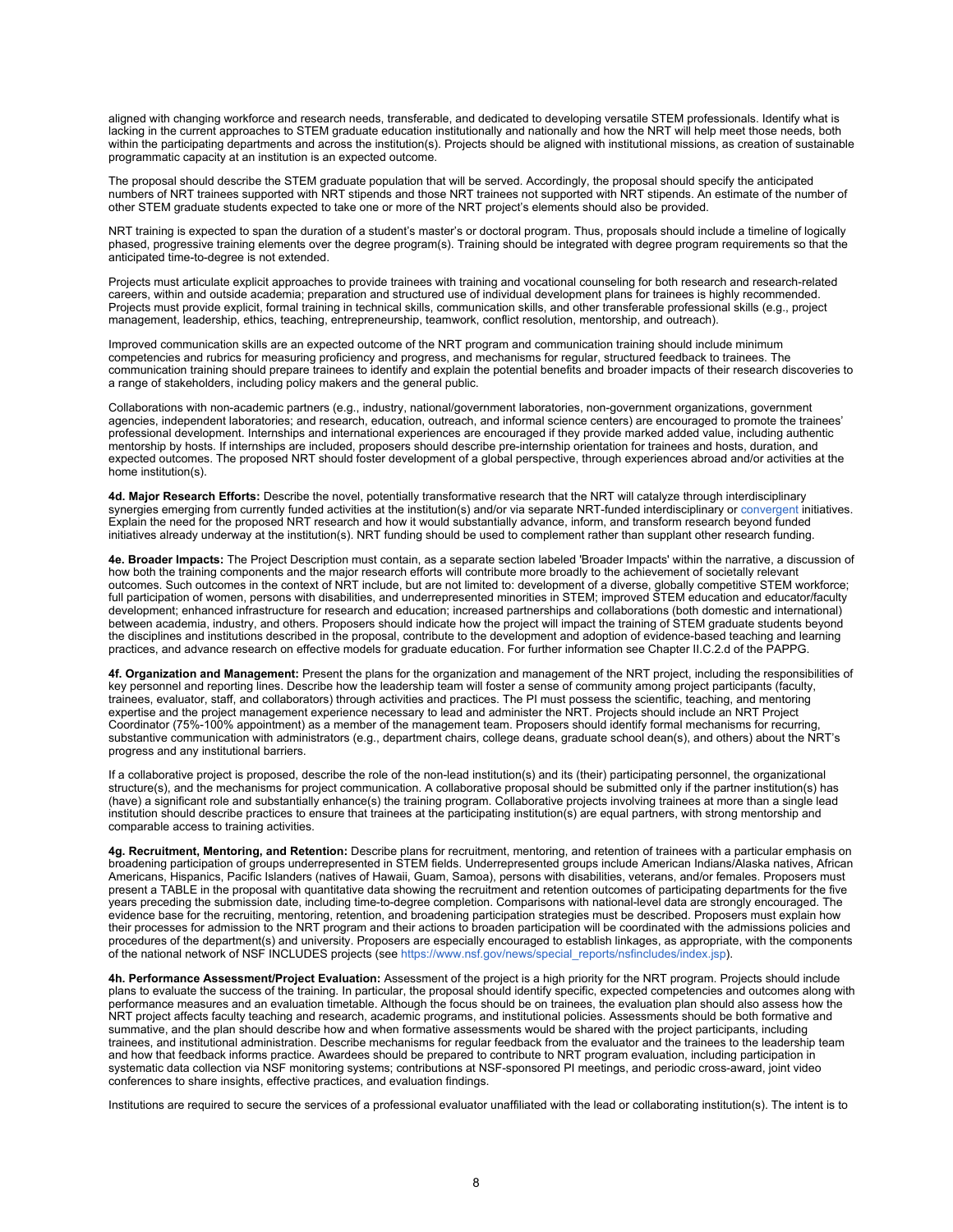ensure that the project benefits from an unbiased, external perspective. If a project also chooses to involve an individual or team from the lead or collaborating institution(s) in the evaluation, then the project must provide justification and explain how lack of bias is ensured, including at minimum a provision for periodic external assessment of the ongoing evaluation by the external evaluator. Proposals should include plans for communicating assessment results, both within the NRT community and more broadly through publications and professional meetings. The lead evaluator must be listed as one of the 10 core participants and a biographical sketch must be provided. This requirement does not impact institutional eligibility, as organizations participating solely as project evaluators are excluded from the eligibility limit (see Section IV).

An independent advisory committee composed of individuals external to the institution(s) is required to provide guidance on a regular basis. The committee should meet regularly to provide advice to the leadership team based on the evaluator's findings and other formal and informal information obtained from the leadership team, other participants, trainees, and administrators.

**4i. Recent Student Training Experiences:** Describe the experience of the PI and co-PIs with leading or participating in STEM education and training over the past five years. Describe any overlap and/or complementarity between the training and the proposed NRT program.

**4j. Results from Prior NSF Support:** The PI and co-PIs who have received NSF funding (including any current funding) from an award with an end date in the past five years must provide information on the prior award, major achievements, and relevance to the proposed NRT project. Individuals who have received more than one prior award must report on the award most closely related to the proposal. A complete bibliographic citation for each publication resulting from an NSF award must be included in either the Results from Prior NSF Support section or in the References Cited section of the proposal. For further information see Chapter II.C.2.d(iii) of the PAPPG.

- 5. **References Cited:** For further information see Chapter II.C.2.e of the PAPPG.<br>6. **Biographical Sketches:** Biographical sketches must be provided for the core i
- 6. **Biographical Sketches:** Biographical sketches must be provided for the core participants (up to 10) identified in Section 4.a (see above); no additional biographical sketches are permitted.
- 7. **Budget and Allowable Costs:** Provide an annual budget for up to five years. FastLane or Grants.gov will automatically generate a cumulative budget. The proposed budget can be up to \$3,000,000 (maximum) and should be consistent with the costs to develop, offer, administer, and evaluate the program elements (e.g., courses, workshops, internships) and the number of trainees supported financially with NRT stipends or from other sources. Direct costs for explicit trainee support and programmatic elements must be commensurate with the goals specified in the proposal. All travel (both domestic and foreign) must be justified. For further information on allowable costs see Chapter II.C.2.g of the PAPPG.

**7a. Trainee Support:** Include all trainee support (e.g., stipend, costs of education, travel) as **Participant Support Costs** in the budget.

NRT stipend and education costs are intended for those trainees (i.e., research-based master's and/or doctoral students) whose research is aligned with the project's research theme. Trainees receiving stipend and cost-of-education support (i.e., NRT-funded trainees) must be full-time students and hold United States citizenship or national or permanent resident status. NSF-funded trainees should receive 12 continuous months of stipend support over an annual period, unless they are allowed an interruption to pursue a funded, career-enhancing research opportunity (e.g. internship, international research opportunity). If an interruption is approved, then the student must receive the balance of their 12-month support, over a comparable time interval, immediately upon conclusion of the approved, funded interruption. The NSF **minimum contribution** to NRT stipends is \$34,000 per year per NRT-funded trainee for a 12-month appointment. NRT-funded trainees cannot be charged tuition or any other required costs of education while they are receiving a NRT stipend. Thus, the budget should include customary costs of education (i.e., tuition and required fees) for NRT-funded trainees.

Additional costs for all trainees (NRT-funded and non-NRT-funded) to participate in programmatic and training elements should be designated as Travel, Subsistence, or Other Participant Support Costs in the budget.

**7b. Faculty/Senior Personnel Salaries:** Salary support must be consistent with contributions to the traineeship. Support for postdoctoral fellows is not allowed unless they explicitly have an instructional or other training role.

**7c. Other Budget Items:** Other budget requests (e.g., non-trainee travel, equipment, and research support) must reflect the training focus of the program, including programmatic elements and non-stipend trainee support. Projects should budget for an NRT Project Coordinator (75%-100% appointment) and an evaluator. The budget should include funds for the PI, one trainee, and the Project Coordinator to attend an annual NRT meeting in Washington, DC, plus funds for the PI to attend a one-day orientation meeting for new PIs in Washington, DC during the first year of the project.

Budget Justification: The Budget Justification must clearly explain how funds will be used in direct support of trainees and the traineeship program. For proposals with any subawards, each subaward must include a separate budget justification. See PAPPG Chapter II.C.2.g.

- 8. **Current and Pending Support:** This must be provided for all core participants listed in section 4a. For further information see Chapter II.C.2.h of the PAPPG.
- 9. **Facilities, Equipment, and Other Resources**: Provide a description of the facilities and major instrumentation that are available for training purposes. Inclusion of voluntary committed cost sharing is prohibited for NRT proposals. For further information see Chapter II.C.2.i of the PAPPG.
- 10. **Supplementary Documentation:** Some supplementary documentation is required (e.g. institutional support letter [maximum 2 pages], letters of collaboration for certain organizations that appear in the budget, and data management plan), while others are optional (e.g. partner letters of support [maximum 1 page]). Letters of collaboration have mandatory eligibility language that must be added. Proposals that lack required supplementary documents or that exceed the page limitations described below will be returned without review.

**Letters of Collaboration and Support:** One support letter, up to two pages in length and submitted as a Supplementary Document, is **required** from the appropriate senior university administrator at the lead institution and should describe institutional support for the traineeship program and how successful programmatic elements and any associated institutional policies and infrastructure will be sustained after award closure. A letter of collaboration (see PAPPG Chapter II.C.2.d(iv) and II.C.2.j) is **required** from each NRT-eligible partner organization (see Section IV) that appears in the budget. Each letter of collaboration must include the following appropriate statement at the conclusion of the letter: "*We agree to partner on this NRT project, understanding that serving as a non-lead organization or subawardee on a proposal will count toward our organizational eligibility limit of two NRT proposals per annual competition." OR "We agree to partner on this NRT project, with our sole role being that of project assessment and evaluation."* Additionally, up to eight other letters of support, each no more than one page long, may be provided from partner organizations or institutions, including international ones, that play a significant collaborative role in the project. These letters of support should detail specific contributions (e.g., internships, laboratory access, mentorship) to the traineeship and would be submitted as Supplementary Documents. No letters should include endorsements or advocacy for the project.

**Data Management Plan:** All proposals are required to include a Data Management Plan of up to two pages as a separate Supplementary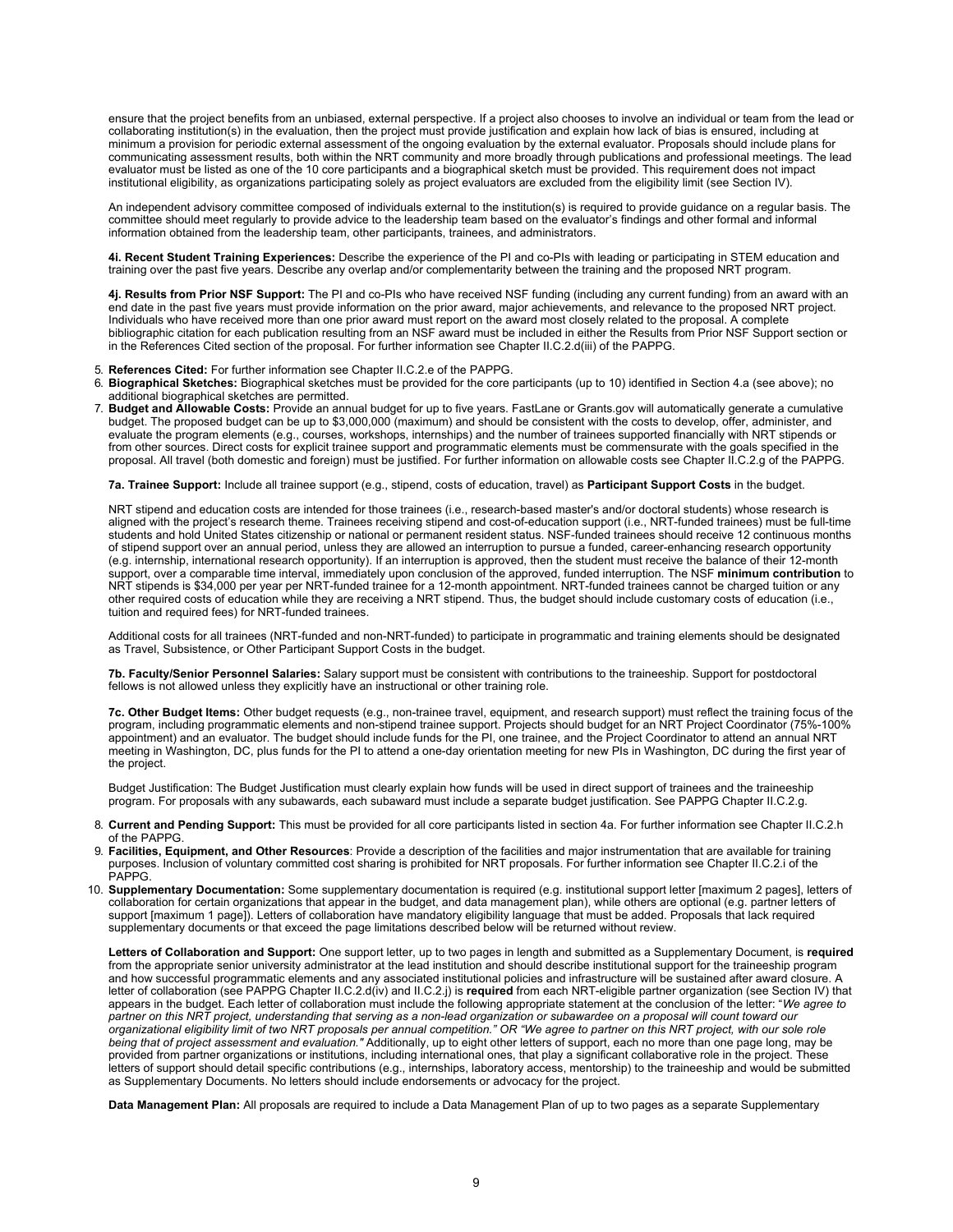Document. The Data Management Plan should describe how the project would conform to the NSF policy on dissemination and sharing of research results as well as any educational products (e.g., curricular materials). This plan will be reviewed as part of the intellectual merit and broader impacts of the proposal. Data management requirements and plans relevant to Directorates, Offices, Divisions, Programs or other NSF units are available on the NSF website at<https://www.nsf.gov/bfa/dias/policy/dmp.jsp>. The PI should follow the data management requirements and plans for the Directorate, Office, Division, Program, or other NSF unit most closely aligned with the research theme of the NRT traineeship. For more information see Chapter II.C.2.j of the PAPPG.

**Postdoctoral Mentoring Plan:** A Postdoctoral Mentoring Plan is required if postdoctoral fellows receive NRT support, which is allowed only if they participate in an instructional or other training capacity. Chapter II.C.2.j of the PAPPG should be consulted for additional information.

11. **Single Copy Documents:**

**Collaborators & Other Affiliations:** Collaborators & Other Affiliations (COA) information specified in the PAPPG should be submitted using the instructions and spreadsheet template found at<https://nsf.gov/bfa/dias/policy/coa.jsp>. The PI, co-PIs, and other senior project personnel are required to upload this information as a Single Copy Document.

No other items or appendices are to be included. *Full proposals containing items, other than those required above or by the Proposal and Award Policies and Procedures Guide (PAPPG), will not be reviewed.*

## <span id="page-9-0"></span>**B. Budgetary Information**

### **Cost Sharing:**

Inclusion of voluntary committed cost sharing is prohibited.

## <span id="page-9-1"></span>**C. Due Dates**

**Letter of Intent Due Date(s)** *(required)* (due by 5 p.m. submitter's local time):

November 25, 2018 - December 06, 2018

November 25 - December 6, Annually Thereafter

**Full Proposal Deadline(s)** (due by 5 p.m. submitter's local time):

February 06, 2019

February 6, Annually Thereafter

## <span id="page-9-2"></span>**D. FastLane/Research.gov/Grants.gov Requirements**

### **For Proposals Submitted Via FastLane or Research.gov:**

To prepare and submit a proposal via FastLane, see detailed technical instructions available at:

<https://www.fastlane.nsf.gov/a1/newstan.htm>. To prepare and submit a proposal via Research.gov, see detailed technical instructions available at: [https://www.research.gov/research-portal/appmanager/base/desktop?](https://www.research.gov/research-portal/appmanager/base/desktop?_nfpb=true&_pageLabel=research_node_display&_nodePath=/researchGov/Service/Desktop/ProposalPreparationandSubmission.html)

[\\_nfpb=true&\\_pageLabel=research\\_node\\_display&\\_nodePath=/researchGov/Service/Desktop/ProposalPreparationandSubmission.html](https://www.research.gov/research-portal/appmanager/base/desktop?_nfpb=true&_pageLabel=research_node_display&_nodePath=/researchGov/Service/Desktop/ProposalPreparationandSubmission.html). For FastLane or Research.gov user support, call the FastLane and Research.gov Help Desk at 1-800-673-6188 or e-mail [fastlane@nsf.gov](mailto:fastlane@nsf.gov) or [rgov@nsf.gov](mailto:rgov@nsf.gov). The FastLane and Research.gov Help Desk answers general technical questions related to the use of the FastLane and Research.gov systems. Specific questions related to this program solicitation should be referred to the NSF program staff contact(s) listed in Section VIII of this funding opportunity.

### **For Proposals Submitted Via Grants.gov:**

Before using Grants.gov for the first time, each organization must register to create an institutional profile. Once registered, the applicant's organization can then apply for any federal grant on the Grants.gov website. Comprehensive information about using Grants.gov is available on the Grants.gov Applicant Resources webpage:<https://www.grants.gov/web/grants/applicants.html>. In addition, the NSF Grants.gov Application Guide (see link in Section V.A) provides instructions regarding the technical preparation of proposals via Grants.gov. For Grants.gov user support, contact the Grants.gov Contact Center at 1-800-518-4726 or by email: [support@grants.gov.](mailto:support@grants.gov) The Grants.gov Contact Center answers general technical questions related to the use of Grants.gov. Specific questions related to this program solicitation should be referred to the NSF program staff contact(s) listed in Section VIII of this solicitation.

*Submitting the Proposal:* Once all documents have been completed, the Authorized Organizational Representative (AOR) must submit the application to Grants.gov and verify the desired funding opportunity and agency to which the application is submitted. The AOR must then sign and submit the application to Grants.gov. The completed application will be transferred to the NSF FastLane system for further processing.

Proposers that submitted via FastLane or Research.gov may use Research.gov to verify the status of their submission to NSF. For proposers that submitted via Grants.gov, until an application has been received and validated by NSF, the Authorized Organizational Representative may check the status of an application on Grants.gov. After proposers have received an e-mail notification from NSF, Research.gov should be used to check the status of an application.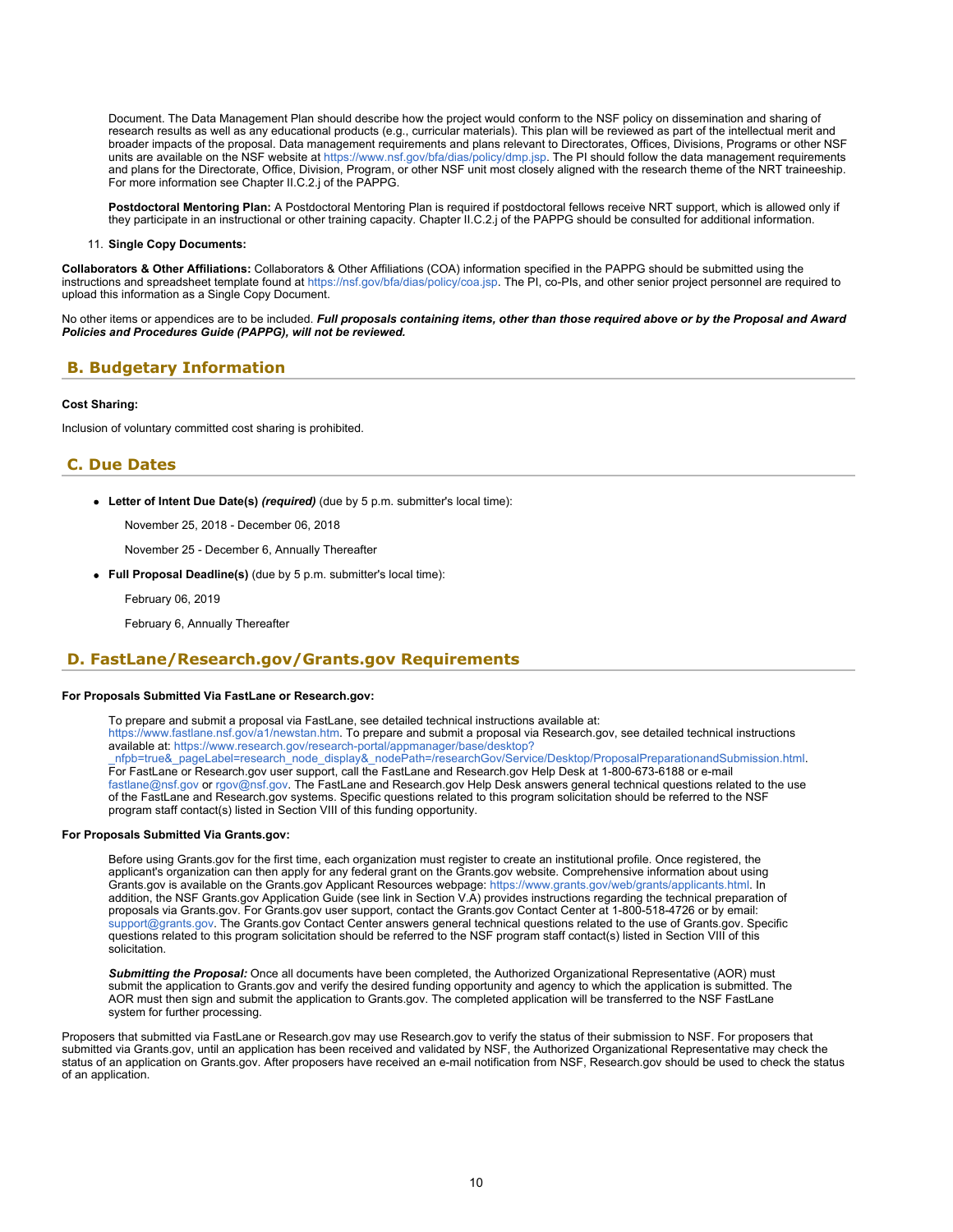## <span id="page-10-0"></span> **VI. NSF PROPOSAL PROCESSING AND REVIEW PROCEDURES**

Proposals received by NSF are assigned to the appropriate NSF program for acknowledgement and, if they meet NSF requirements, for review. All proposals are carefully reviewed by a scientist, engineer, or educator serving as an NSF Program Officer, and usually by three to ten other persons outside NSF either as *ad hoc* reviewers, panelists, or both, who are experts in the particular fields represented by the proposal. These reviewers are selected by Program Officers charged with oversight of the review process. Proposers are invited to suggest names of persons they believe are especially well qualified to review the proposal and/or persons they would prefer not review the proposal. These suggestions may serve as one source in the reviewer selection process at the Program Officer's discretion. Submission of such names, however, is optional. Care is taken to ensure that reviewers have no conflicts of interest with the proposal. In addition, Program Officers may obtain comments from site visits before recommending final action on proposals. Senior NSF staff further review recommendations for awards. A flowchart that depicts the entire NSF proposal and award process (and associated timeline) is included in PAPPG Exhibit III-1.

A comprehensive description of the Foundation's merit review process is available on the NSF website at: [https://www.nsf.gov/bfa/dias/policy/merit\\_review/](https://www.nsf.gov/bfa/dias/policy/merit_review/).

Proposers should also be aware of core strategies that are essential to the fulfillment of NSF's mission, as articulated in *[Building the Future: Investing in](https://www.nsf.gov/publications/pub_summ.jsp?ods_key=nsf18045) [Discovery and Innovation - NSF Strategic Plan for Fiscal Years \(FY\) 2018 – 2022](https://www.nsf.gov/publications/pub_summ.jsp?ods_key=nsf18045)*. These strategies are integrated in the program planning and implementation process, of which proposal review is one part. NSF's mission is particularly well-implemented through the integration of research and education and broadening participation in NSF programs, projects, and activities.

One of the strategic objectives in support of NSF's mission is to foster integration of research and education through the programs, projects, and activities it supports at academic and research institutions. These institutions must recruit, train, and prepare a diverse STEM workforce to advance the frontiers of science and participate in the U.S. technology-based economy. NSF's contribution to the national innovation ecosystem is to provide cutting-edge research under the guidance of the Nation's most creative scientists and engineers. NSF also supports development of a strong science, technology, engineering, and mathematics (STEM) workforce by investing in building the knowledge that informs improvements in STEM teaching and learning.

NSF's mission calls for the broadening of opportunities and expanding participation of groups, institutions, and geographic regions that are underrepresented in STEM disciplines, which is essential to the health and vitality of science and engineering. NSF is committed to this principle of diversity and deems it central to the programs, projects, and activities it considers and supports.

## <span id="page-10-1"></span>**A. Merit Review Principles and Criteria**

The National Science Foundation strives to invest in a robust and diverse portfolio of projects that creates new knowledge and enables breakthroughs in understanding across all areas of science and engineering research and education. To identify which projects to support, NSF relies on a merit review process that incorporates consideration of both the technical aspects of a proposed project and its potential to contribute more broadly to advancing NSF's mission "to promote the progress of science; to advance the national health, prosperity, and welfare; to secure the national defense; and for other purposes." NSF makes every effort to conduct a fair, competitive, transparent merit review process for the selection of projects.

### **1. Merit Review Principles**

These principles are to be given due diligence by PIs and organizations when preparing proposals and managing projects, by reviewers when reading and evaluating proposals, and by NSF program staff when determining whether or not to recommend proposals for funding and while overseeing awards. Given that NSF is the primary federal agency charged with nurturing and supporting excellence in basic research and education, the following three principles apply:

- All NSF projects should be of the highest quality and have the potential to advance, if not transform, the frontiers of knowledge.
- NSF projects, in the aggregate, should contribute more broadly to achieving societal goals. These "Broader Impacts" may be accomplished through the research itself, through activities that are directly related to specific research projects, or through activities that are supported by, but are complementary to, the project. The project activities may be based on previously established and/or innovative methods and approaches, but in either case must be well justified.
- Meaningful assessment and evaluation of NSF funded projects should be based on appropriate metrics, keeping in mind the likely correlation between the effect of broader impacts and the resources provided to implement projects. If the size of the activity is limited, evaluation of that activity in isolation is not likely to be meaningful. Thus, assessing the effectiveness of these activities may best be done at a higher, more aggregated, level than the individual project.

With respect to the third principle, even if assessment of Broader Impacts outcomes for particular projects is done at an aggregated level, PIs are expected to be accountable for carrying out the activities described in the funded project. Thus, individual projects should include clearly stated goals, specific descriptions of the activities that the PI intends to do, and a plan in place to document the outputs of those activities.

These three merit review principles provide the basis for the merit review criteria, as well as a context within which the users of the criteria can better understand their intent.

### **2. Merit Review Criteria**

All NSF proposals are evaluated through use of the two National Science Board approved merit review criteria. In some instances, however, NSF will employ additional criteria as required to highlight the specific objectives of certain programs and activities.

The two merit review criteria are listed below. **Both** criteria are to be given **full consideration** during the review and decision-making processes; each criterion is necessary but neither, by itself, is sufficient. Therefore, proposers must fully address both criteria. (PAPPG Chapter II.C.2.d(i). contains additional information for use by proposers in development of the Project Description section of the proposal). Reviewers are strongly encouraged to review the criteria, including PAPPG Chapter II.C.2.d(i), prior to the review of a proposal.

When evaluating NSF proposals, reviewers will be asked to consider what the proposers want to do, why they want to do it, how they plan to do it, how they will know if they succeed, and what benefits could accrue if the project is successful. These issues apply both to the technical aspects of the proposal and the way in which the project may make broader contributions. To that end, reviewers will be asked to evaluate all proposals against two criteria: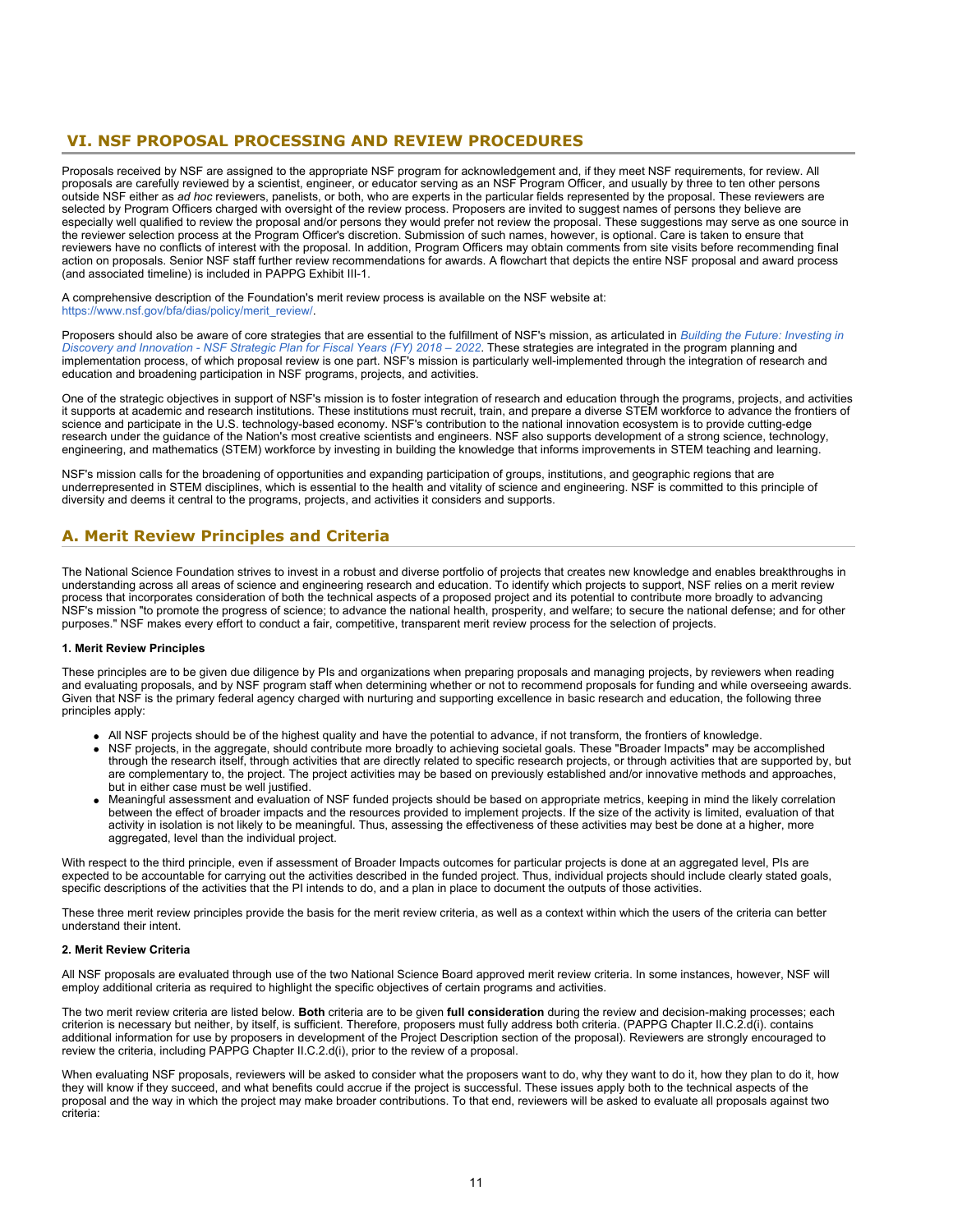- **Intellectual Merit:** The Intellectual Merit criterion encompasses the potential to advance knowledge; and
- **Broader Impacts:** The Broader Impacts criterion encompasses the potential to benefit society and contribute to the achievement of specific, desired societal outcomes.

The following elements should be considered in the review for both criteria:

- 1. What is the potential for the proposed activity to
	- a. Advance knowledge and understanding within its own field or across different fields (Intellectual Merit); and
	- b. Benefit society or advance desired societal outcomes (Broader Impacts)?
- 2. To what extent do the proposed activities suggest and explore creative, original, or potentially transformative concepts?
- 3. Is the plan for carrying out the proposed activities well-reasoned, well-organized, and based on a sound rationale? Does the plan incorporate a mechanism to assess success?
- 4. How well qualified is the individual, team, or organization to conduct the proposed activities?
- 5. Are there adequate resources available to the PI (either at the home organization or through collaborations) to carry out the proposed activities?

Broader impacts may be accomplished through the research itself, through the activities that are directly related to specific research projects, or through activities that are supported by, but are complementary to, the project. NSF values the advancement of scientific knowledge and activities that contribute to achievement of societally relevant outcomes. Such outcomes include, but are not limited to: full participation of women, persons with disabilities, and underrepresented minorities in science, technology, engineering, and mathematics (STEM); improved STEM education and educator development at any level; increased public scientific literacy and public engagement with science and technology; improved well-being of individuals in society; development of a diverse, globally competitive STEM workforce; increased partnerships between academia, industry, and others; improved national security; increased economic competitiveness of the United States; and enhanced infrastructure for research and education.

Proposers are reminded that reviewers will also be asked to review the Data Management Plan and the Postdoctoral Researcher Mentoring Plan, as appropriate.

#### **Additional Solicitation Specific Review Criteria**

#### **Integration of Research and Education**

Does the proposal address training needs that are not currently available at the institution(s) and/or in disciplines, and are there clear and compelling connections between the training elements and the interdisciplinary research theme?

### **Interdisciplinarity or Convergence**

What is the degree of interdisciplinarity or [convergence](https://www.nsf.gov/od/oia/convergence/index.jsp) and the potential for high impact synergies among the disciplines?

#### **Professional Development**

What is the breadth and quality of the plan to provide NRT trainees with professional development training for a range of research and research-related career pathways, both within and outside academia?

#### **Integrating Diversity into NSF Programs, Projects, and Activities**

What is the quality of the recruiting and mentoring plans to broaden participation?

#### **Evaluation**

Does the evaluation plan include outcomes, performance measures, benchmarks, and an evaluation timetable, as well as a description of how formative evaluation will improve practice?

### <span id="page-11-0"></span>**B. Review and Selection Process**

Proposals submitted in response to this program solicitation will be reviewed by Ad hoc Review and/or Panel Review.

Reviewers will be asked to evaluate proposals using two National Science Board approved merit review criteria and, if applicable, additional program specific criteria. A summary rating and accompanying narrative will generally be completed and submitted by each reviewer and/or panel. The Program Officer assigned to manage the proposal's review will consider the advice of reviewers and will formulate a recommendation.

After scientific, technical and programmatic review and consideration of appropriate factors, the NSF Program Officer recommends to the cognizant Division Director whether the proposal should be declined or recommended for award. NSF strives to be able to tell applicants whether their proposals have been declined or recommended for funding within six months. Large or particularly complex proposals or proposals from new awardees may require additional review and processing time. The time interval begins on the deadline or target date, or receipt date, whichever is later. The interval ends when the Division Director acts upon the Program Officer's recommendation.

After programmatic approval has been obtained, the proposals recommended for funding will be forwarded to the Division of Grants and Agreements for review of business, financial, and policy implications. After an administrative review has occurred, Grants and Agreements Officers perform the processing and issuance of a grant or other agreement. Proposers are cautioned that only a Grants and Agreements Officer may make commitments, obligations or awards on behalf of NSF or authorize the expenditure of funds. No commitment on the part of NSF should be inferred from technical or budgetary discussions with a NSF Program Officer. A Principal Investigator or organization that makes financial or personnel commitments in the absence of a grant or cooperative agreement signed by the NSF Grants and Agreements Officer does so at their own risk.

Once an award or declination decision has been made, Principal Investigators are provided feedback about their proposals. In all cases, reviews are treated as confidential documents. Verbatim copies of reviews, excluding the names of the reviewers or any reviewer-identifying information, are sent to the Principal Investigator/Project Director by the Program Officer. In addition, the proposer will receive an explanation of the decision to award or decline funding.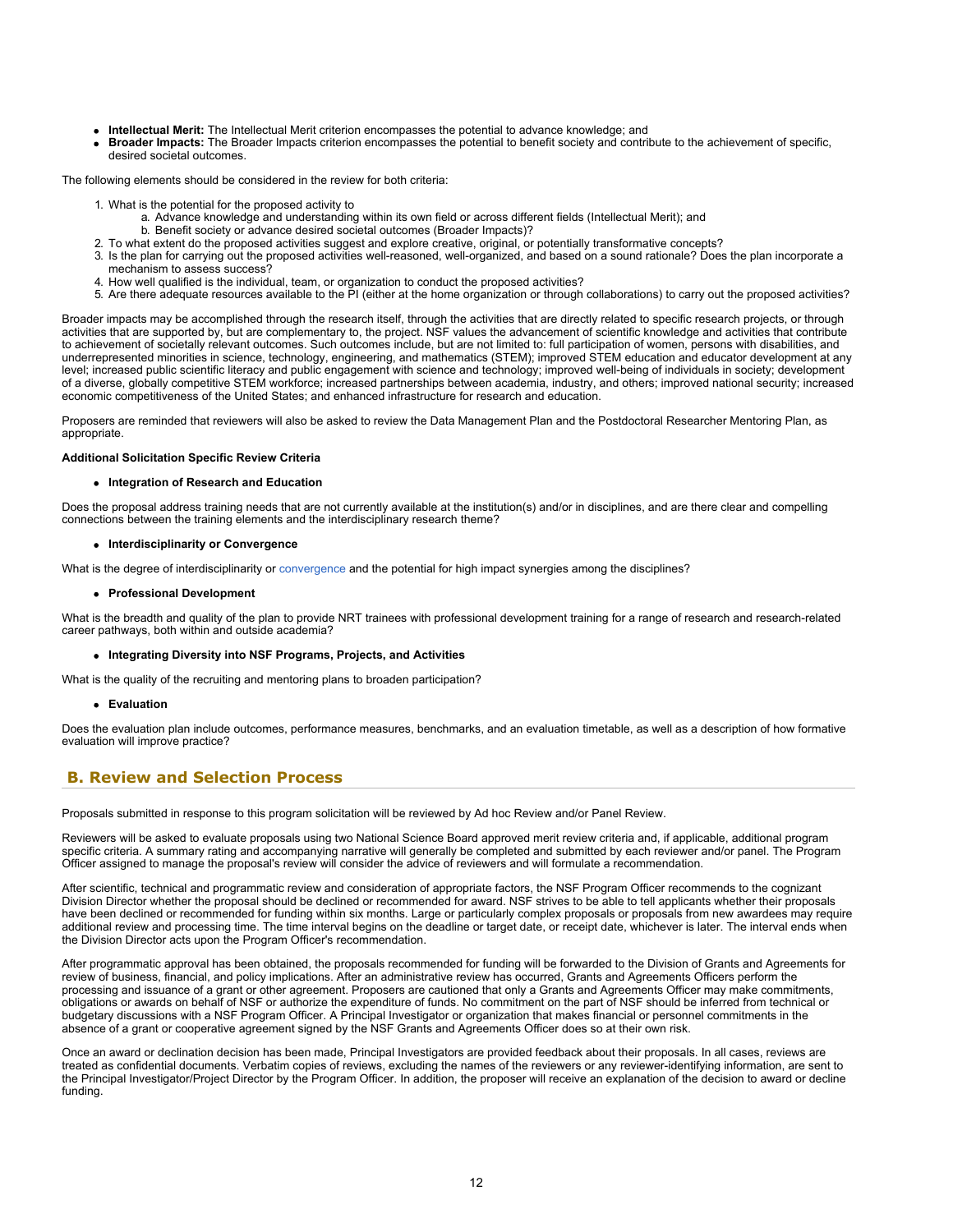### <span id="page-12-0"></span>**VII. AWARD ADMINISTRATION INFORMATION**

### <span id="page-12-1"></span>**A. Notification of the Award**

Notification of the award is made to the submitting organization by a Grants Officer in the Division of Grants and Agreements. Organizations whose proposals are declined will be advised as promptly as possible by the cognizant NSF Program administering the program. Verbatim copies of reviews, not including the identity of the reviewer, will be provided automatically to the Principal Investigator. (See Section VI.B. for additional information on the review process.)

## <span id="page-12-2"></span>**B. Award Conditions**

An NSF award consists of: (1) the award notice, which includes any special provisions applicable to the award and any numbered amendments thereto; (2) the budget, which indicates the amounts, by categories of expense, on which NSF has based its support (or otherwise communicates any specific approvals or disapprovals of proposed expenditures); (3) the proposal referenced in the award notice; (4) the applicable award conditions, such as Grant General Conditions (GC-1)\*; or Research Terms and Conditions\* and (5) any announcement or other NSF issuance that may be incorporated by reference in the award notice. Cooperative agreements also are administered in accordance with NSF Cooperative Agreement Financial and Administrative Terms and Conditions (CA-FATC) and the applicable Programmatic Terms and Conditions. NSF awards are electronically signed by an NSF Grants and Agreements Officer and transmitted electronically to the organization via e-mail.

\*These documents may be accessed electronically on NSF's Website at [https://www.nsf.gov/awards/managing/award\\_conditions.jsp?org=NSF](https://www.nsf.gov/awards/managing/award_conditions.jsp?org=NSF). Paper copies may be obtained from the NSF Publications Clearinghouse, telephone (703) 292-8134 or by e-mail from [nsfpubs@nsf.gov.](mailto:nsfpubs@nsf.gov)

More comprehensive information on NSF Award Conditions and other important information on the administration of NSF awards is contained in the NSF *Proposal & Award Policies & Procedures Guide* (PAPPG) Chapter VII, available electronically on the NSF Website at [https://www.nsf.gov/publications/pub\\_summ.jsp?ods\\_key=pappg.](https://www.nsf.gov/publications/pub_summ.jsp?ods_key=pappg)

## <span id="page-12-3"></span>**C. Reporting Requirements**

For all multi-year grants (including both standard and continuing grants), the Principal Investigator must submit an annual project report to the cognizant Program Officer no later than 90 days prior to the end of the current budget period. (Some programs or awards require submission of more frequent project reports). No later than 120 days following expiration of a grant, the PI also is required to submit a final project report, and a project outcomes report for the general public.

Failure to provide the required annual or final project reports, or the project outcomes report, will delay NSF review and processing of any future funding increments as well as any pending proposals for all identified PIs and co-PIs on a given award. PIs should examine the formats of the required reports in advance to assure availability of required data.

PIs are required to use NSF's electronic project-reporting system, available through Research.gov, for preparation and submission of annual and final project reports. Such reports provide information on accomplishments, project participants (individual and organizational), publications, and other specific products and impacts of the project. Submission of the report via Research.gov constitutes certification by the PI that the contents of the report are accurate and complete. The project outcomes report also must be prepared and submitted using Research.gov. This report serves as a brief summary, prepared specifically for the public, of the nature and outcomes of the project. This report will be posted on the NSF website exactly as it is submitted by the PI.

More comprehensive information on NSF Reporting Requirements and other important information on the administration of NSF awards is contained in the *NSF Proposal & Award Policies & Procedures Guide* (PAPPG) Chapter VII, available electronically on the NSF Website at [https://www.nsf.gov/publications/pub\\_summ.jsp?ods\\_key=pappg.](https://www.nsf.gov/publications/pub_summ.jsp?ods_key=pappg)

PIs will be required to submit annual and final project reports that differ from the standard reporting format contained in Research.gov. Instructions for preparing and submitting such reports will be provided to the PI.

### <span id="page-12-4"></span>**VIII. AGENCY CONTACTS**

*Please note that the program contact information is current at the time of publishing. See program website for any updates to the points of contact.*

General inquiries regarding this program should be made to:

- John Weishampel, telephone: (703) 292-2162, email: [jweisham@nsf.gov](mailto:jweisham@nsf.gov)
- Daniel Denecke, telephone: (703) 292-8072, email: [ddenecke@nsf.gov](mailto:ddenecke@nsf.gov)
- Vinod K. Lohani, telephone: (703) 292-2330, email: [vlohani@nsf.gov](mailto:vlohani@nsf.gov)

For questions related to the use of FastLane or Research.gov, contact:

FastLane and Research.gov Help Desk: 1-800-673-6188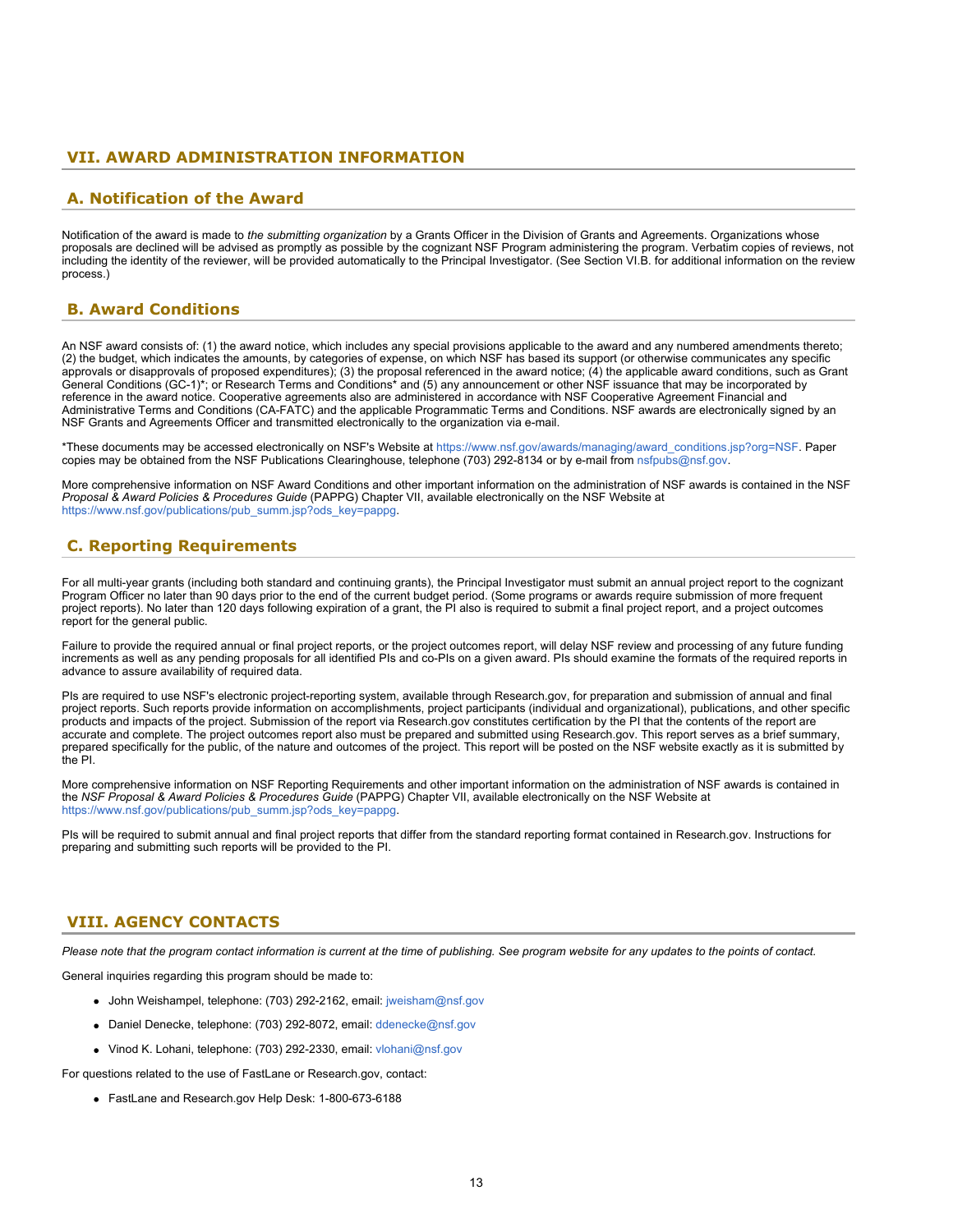FastLane Help Desk e-mail: [fastlane@nsf.gov](mailto:fastlane@nsf.gov).

### Research.gov Help Desk e-mail: [rgov@nsf.gov](mailto:rgov@nsf.gov)

For questions relating to Grants.gov contact:

Grants.gov Contact Center: If the Authorized Organizational Representatives (AOR) has not received a confirmation message from Grants.gov within 48 hours of submission of application, please contact via telephone: 1-800-518-4726; e-mail: [support@grants.gov.](mailto:support@grants.gov)

Please contact the DGE program directors above for NRT programmatic questions. Questions specifically related to the interdisciplinary research themes should be directed to the appropriate content area program director(s). A list of content area program directors may be found [here.](https://www.nsf.gov/ehr/Materials/NRTContacts.pdf)

## <span id="page-13-0"></span>**IX. OTHER INFORMATION**

The NSF website provides the most comprehensive source of information on NSF Directorates (including contact information), programs and funding opportunities. Use of this website by potential proposers is strongly encouraged. In addition, "NSF Update" is an information-delivery system designed to keep potential proposers and other interested parties apprised of new NSF funding opportunities and publications, important changes in proposal and award policies and procedures, and upcoming NSF [Grants Conferences](https://www.nsf.gov/bfa/dias/policy/outreach.jsp). Subscribers are informed through e-mail or the user's Web browser each time new publications are issued that match their identified interests. "NSF Update" also is available on [NSF's website](https://www.nsf.gov/cgi-bin/goodbye?https://public.govdelivery.com/accounts/USNSF/subscriber/new?topic_id=USNSF_179).

Grants.gov provides an additional electronic capability to search for Federal government-wide grant opportunities. NSF funding opportunities may be accessed via this mechanism. Further information on Grants.gov may be obtained at [https://www.grants.gov.](https://www.grants.gov/)

## **ABOUT THE NATIONAL SCIENCE FOUNDATION**

The National Science Foundation (NSF) is an independent Federal agency created by the National Science Foundation Act of 1950, as amended (42 USC 1861-75). The Act states the purpose of the NSF is "to promote the progress of science; [and] to advance the national health, prosperity, and welfare by supporting research and education in all fields of science and engineering."

NSF funds research and education in most fields of science and engineering. It does this through grants and cooperative agreements to more than 2,000 colleges, universities, K-12 school systems, businesses, informal science organizations and other research organizations throughout the US. The Foundation accounts for about one-fourth of Federal support to academic institutions for basic research.

NSF receives approximately 55,000 proposals each year for research, education and training projects, of which approximately 11,000 are funded. In addition, the Foundation receives several thousand applications for graduate and postdoctoral fellowships. The agency operates no laboratories itself but does support National Research Centers, user facilities, certain oceanographic vessels and Arctic and Antarctic research stations. The Foundation also supports cooperative research between universities and industry, US participation in international scientific and engineering efforts, and educational activities at every academic level.

*Facilitation Awards for Scientists and Engineers with Disabilities* (FASED) provide funding for special assistance or equipment to enable persons with disabilities to work on NSF-supported projects. See the *NSF Proposal & Award Policies & Procedures Guide* Chapter II.E.6 for instructions regarding preparation of these types of proposals.

The National Science Foundation has Telephonic Device for the Deaf (TDD) and Federal Information Relay Service (FIRS) capabilities that enable individuals with hearing impairments to communicate with the Foundation about NSF programs, employment or general information. TDD may be accessed at (703) 292-5090 and (800) 281-8749, FIRS at (800) 877-8339.

The National Science Foundation Information Center may be reached at (703) 292-5111.

The National Science Foundation promotes and advances scientific progress in the United States by competitively awarding grants and cooperative agreements for research and education in the sciences, mathematics, and engineering.

To get the latest information about program deadlines, to download copies of NSF publications, and to access abstracts of awards, visit the NSF Website at [https://www.nsf.gov](https://www.nsf.gov/)

| • Location:                                            | 2415 Eisenhower Avenue, Alexandria, VA 22314 |  |  |  |  |  |
|--------------------------------------------------------|----------------------------------------------|--|--|--|--|--|
| • For General Information<br>(NSF Information Center): | (703) 292-5111                               |  |  |  |  |  |
| • TDD (for the hearing-impaired):                      | (703) 292-5090                               |  |  |  |  |  |
| • To Order Publications or Forms:                      |                                              |  |  |  |  |  |
| Send an e-mail to:                                     | nsfpubs@nsf.gov                              |  |  |  |  |  |
| or telephone:                                          | (703) 292-7827                               |  |  |  |  |  |
| • To Locate NSF Employees:                             | (703) 292-5111                               |  |  |  |  |  |